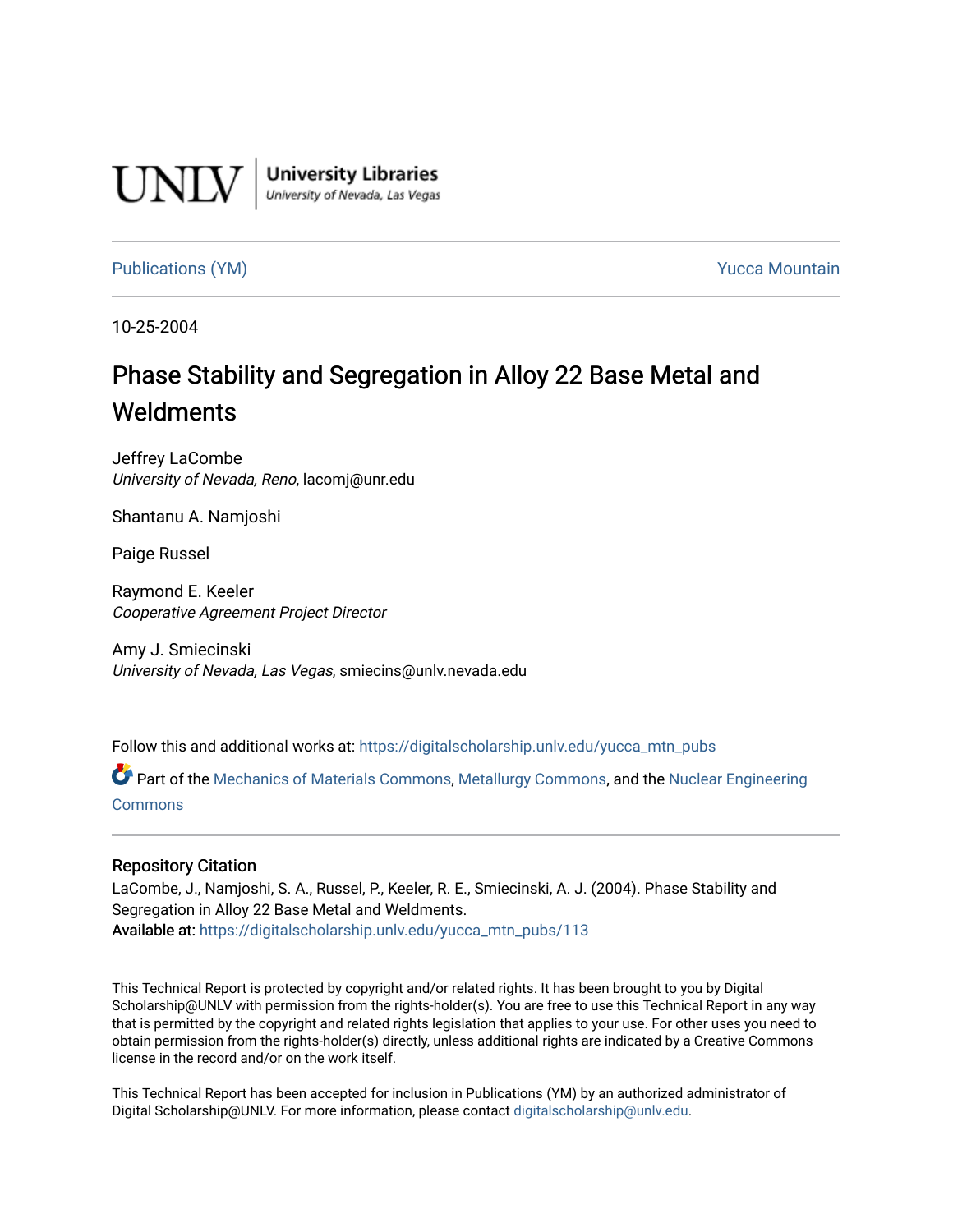

### *University and Community College System of Nevada* DOCUMENT CHANGE NOTICE **(DCN)**

DCN No.1 to Document No. SIP-UNR-037, Revision Q, Effective Date: 10/1/04.

**Document Title:** Phase Stability and Segregation in Alloy 22 Base Metal and Weldments

#### Identify applicable affected page, section, paragraph, attachment, exhibit, table, figure, or other:

Section 2.1 (Approach)

Scientific approach & technical methods (Subsection)

- 1. Reduce the number of specimens to a minimum of three different compositions, and make an effort to maximize the compositional range.
- 2. Reduce the number of welded samples produced to 3 temperatures for 3 anneal durations.
- 3. In the study of the point-to-point variability in the as-provided materials, reduce the number of plate locations from which samples are extracted, and perform the detailed study on only one mill-run (i.e., one manufacturer/composition).
- 4. Place on indefinite hold the study of sensitizing followed by replenishing (section 4c under Approach section below).
- 5. The examination of the residual stresses will be placed on indefinite hold.
- 6. Reduce scope of Electrochemical Testing to accommodate the above-described changes in the sample preparation plan.

Sequence of Work (Subsection)

- 7. Adjust schedule to accommodate above changes.
- 8. Delay procurement of backscatter detector until year 3 at the earliest.
- 9. Delay start of electrochemical testing until year 3.

Section 3 (Schedule of Work)

- 10. Adjust proposed schedule of work to accommodate the above changes.
- 11. Task Milestone schedule: Perform first interim data submittal in August of 2005 instead of May of2005. Revert to original schedule after this.

Section 7 (Samples/Specimens)

12. Adjust plans for sample preparation to match the above described changes

This DCN, or elements thereof, may be cancelled to restore original scope to the SIP.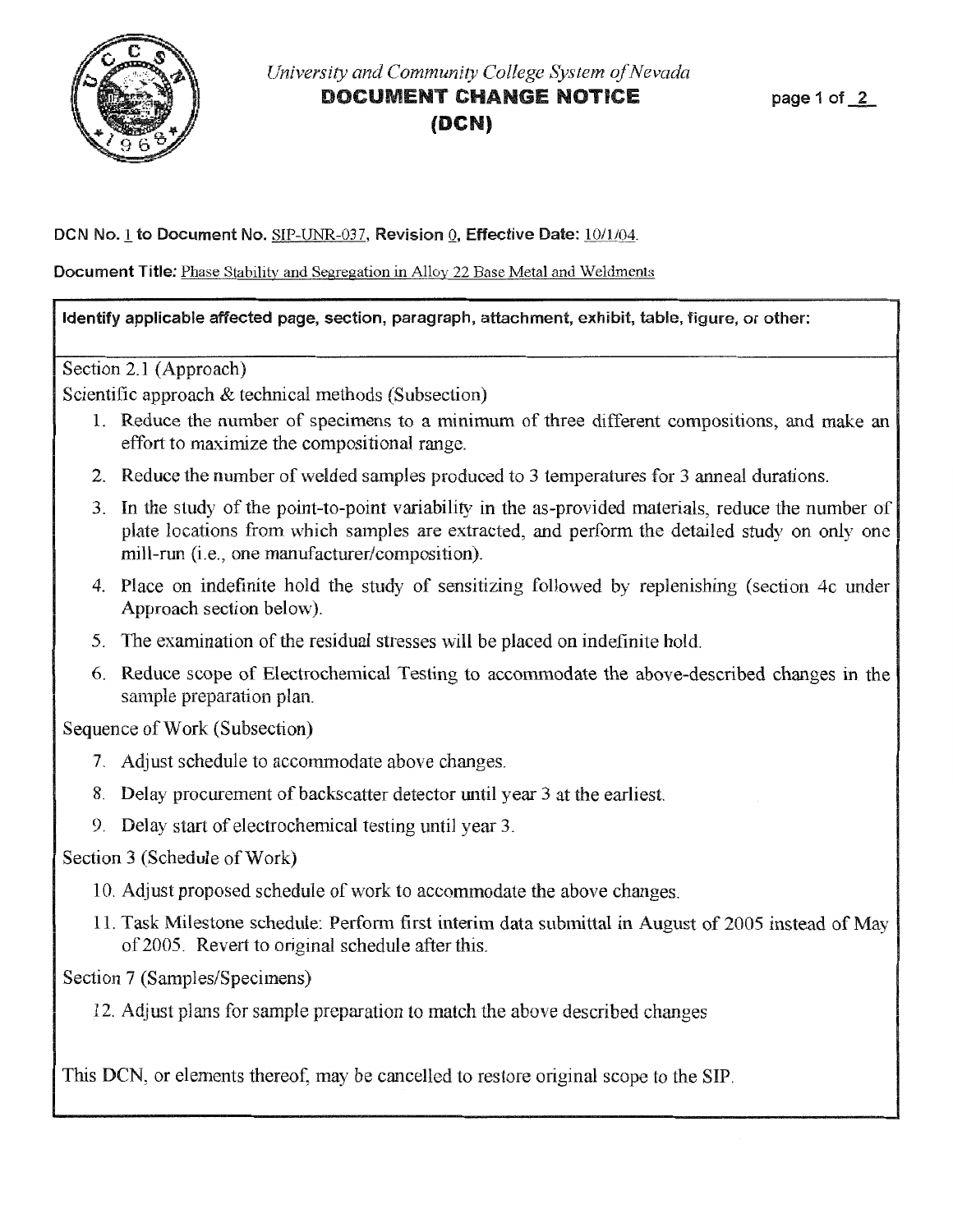| Approved by:                                                                                                                                                                                    |  |  |
|-------------------------------------------------------------------------------------------------------------------------------------------------------------------------------------------------|--|--|
|                                                                                                                                                                                                 |  |  |
| PI:<br>Date: 3/17/2005                                                                                                                                                                          |  |  |
| (Signature)<br>Print name: Jeffrey C. LaCombe                                                                                                                                                   |  |  |
| ۰.                                                                                                                                                                                              |  |  |
| Date: 3-28-05<br>QA Manager:<br>(Signature)                                                                                                                                                     |  |  |
| Print name: Amy J. Smiecinski                                                                                                                                                                   |  |  |
| QA Manager evaluated acceptability, that it does not violate quality requirements, and for impacts to other procedures; signature above<br>documents this evaluation as successfully completed. |  |  |
| Send electronic version of this DCN to Webmaster.<br>Attach this DCN as first page of hard copies of document, if any.                                                                          |  |  |

QAP-2.0-3, Rev. 8/4/04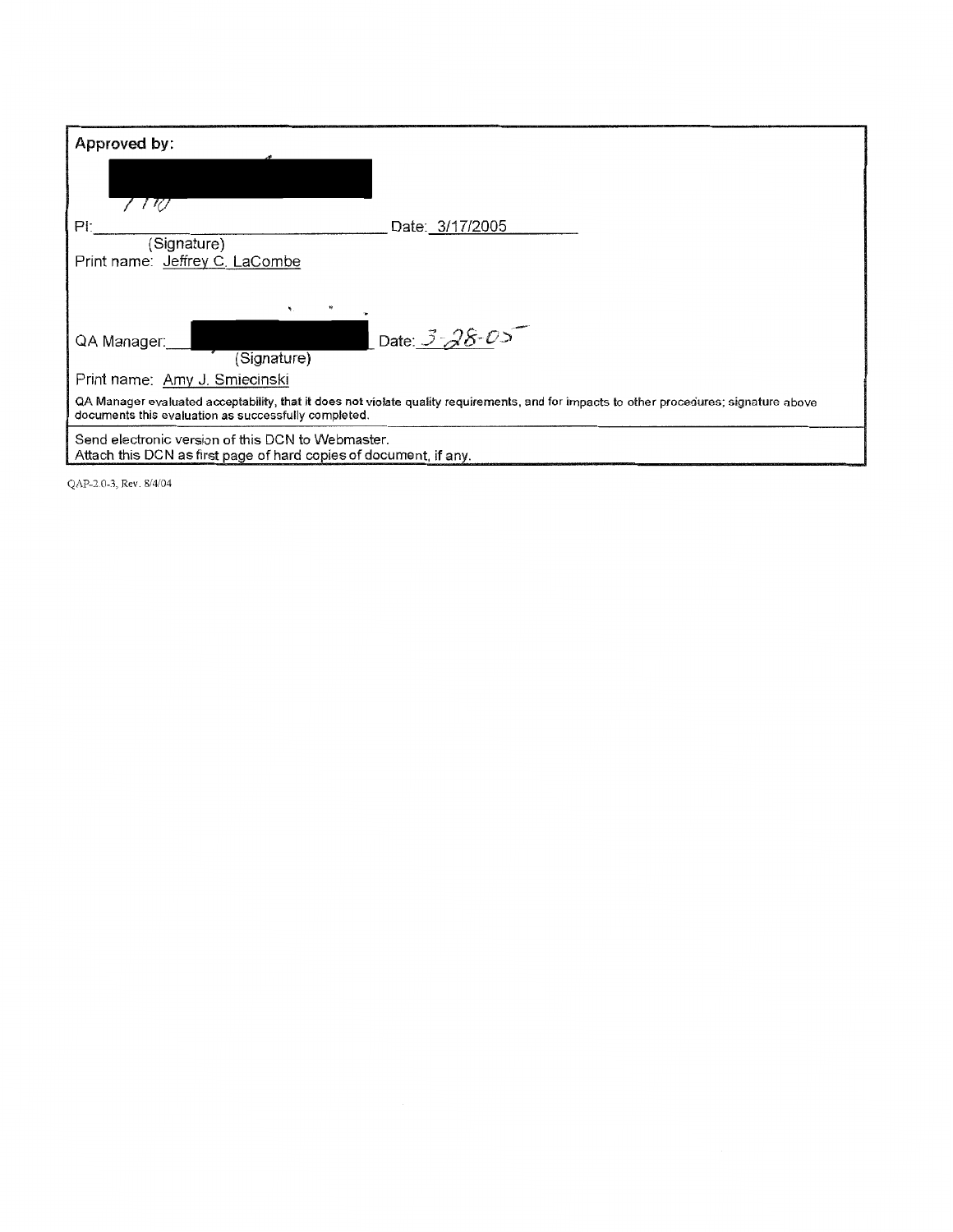

# University and Community College System of Nevada (UCCSN}

Scientific Investigation Plan (SIP}

| <b>Task Title:</b>                      | <b>Phase Stability and Segregation in Alloy 22 Base</b><br><b>Metal and Weldments</b>                |  |  |  |  |
|-----------------------------------------|------------------------------------------------------------------------------------------------------|--|--|--|--|
| <b>Task Number:</b>                     | <b>ORD-FY04-015</b>                                                                                  |  |  |  |  |
| Subtask 1:                              | <b>Microstructural Characterization of Phase Stability</b><br>and Variability in Alloy 22.           |  |  |  |  |
| Subtask 2:                              | <b>Electrochemical Methods to Detect Susceptibility of</b><br><b>Alloy 22 to Localized Corrosion</b> |  |  |  |  |
| <b>Document Number:</b>                 | <b>SIP-UNR-037</b>                                                                                   |  |  |  |  |
| <b>Revision:</b>                        | $\bf{0}$                                                                                             |  |  |  |  |
| <b>Effective Date:</b>                  | 10/25/<br>, 2004                                                                                     |  |  |  |  |
| <b>Author:</b><br>effrey d/LaCombe      | 9/14/04<br>rinctoal Investigator                                                                     |  |  |  |  |
| <b>Approvals:</b><br>Technical Reviewer | 9/14/04<br>Approval Date<br>Dr. Shantanu A. Namjoshi (Co-Investigator)                               |  |  |  |  |
| Ms. Paige Russell                       | 10/13/04<br>Teeninear Task Representativ                                                             |  |  |  |  |
| Project Director                        | 10/21/2004<br>Mr. Raymond Keeler                                                                     |  |  |  |  |
|                                         | 10-22-04                                                                                             |  |  |  |  |

Approval Date

QA Manager A.J. Smiecinski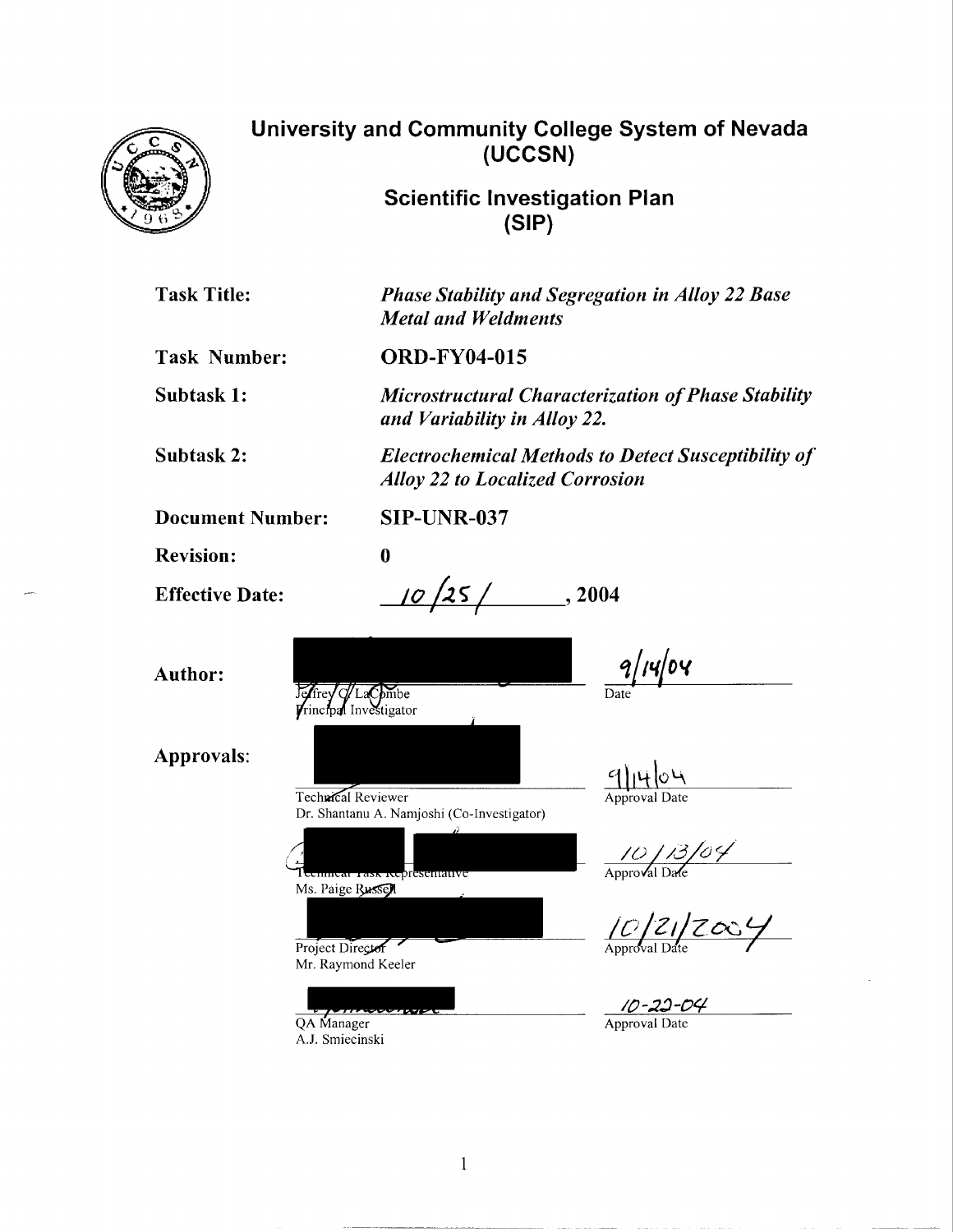# **Revision History**

| <b>Revision</b><br><b>Number</b> | <b>Effective</b><br>Date | <b>Description and Reason for Change</b>   |
|----------------------------------|--------------------------|--------------------------------------------|
|                                  | 10/25/04                 | Initial issue under cooperative agreement. |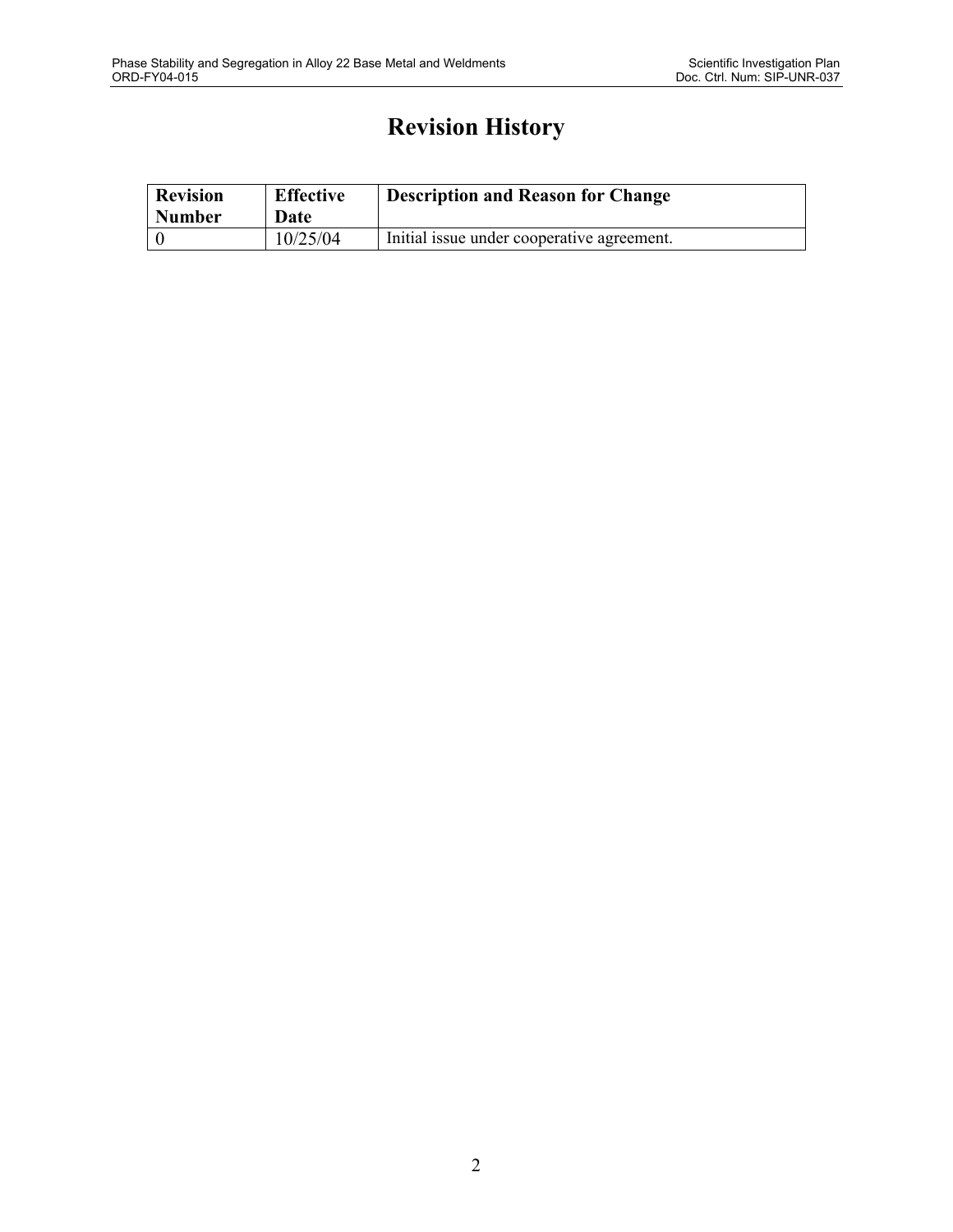# **1. Scope and Objectives:**

#### **Introductory Comments & Background**

This SIP directly follows from the proposal submitted through the UCCSN to the Department of Energy, Yucca Mountain Project under the same title. The components of this study (to be discussed below) follow from critical issues that were largely identified in February of 2002, when the Waste Package Materials Performance Peer Review Panel reported [1] to the USDOE, Bechtel SAIC Co., and LLC on the waste package design intended for use by the Yucca Mountain Project. This document (SIP-UNR-037) is intended to serve as a planning document, resulting from the scope of work originally proposed.

The current design of the waste disposal containers relies heavily on encasement in a multilayered container, featuring a corrosion barrier of Alloy 22, a Ni-Cr-Mo-W based alloy with excellent corrosion resistance over a wide range of conditions. The fundamental concern from the perspective of the Yucca Mountain Project, however, is the inherent uncertainty in the (very) long-term stability of the base metal and welds. Should the properties of the selected materials change over the long service life of the waste packages, it is conceivable that the desired performance characteristics (such as corrosion resistance) will become compromised, leading to premature failure of the system. To address this, we will study the phase stability and solute segregation characteristics of Alloy 22 base metal and welds. A better understanding of the underlying microstructural evolution tendencies, and their connections with corrosion behavior will (in turn) produce a higher confidence in the extrapolated behavior of the container materials over time periods that are not feasibly tested in a laboratory. Additionally, the knowledge gained here may potentially lead to cost savings through development of safe and realistic design constraints and model assumptions throughout the entire disposal system.

Ni base alloys with 16-22% chromium and 9-16% molybdenum are commonly used for higher corrosion resistance applications [2-7]. Alloy-22 (UNS N06022), a Ni-Cr-Mo-W alloy, is the current reference material for construction of the outer wall of nuclear waste containers [2-4] to be used by the Yucca Mountain Project. The nominal composition of Alloy-22 and the compositions of some of the reported phases seen in this alloy system are listed in Table 1.

Even though Alloy-22 in wrought form is considered to have good phase stability at the operating temperatures  $(\leq 200 \degree \degree C)$  of the repository, exposure to elevated temperatures during the fabrication processes (such as welding and stress relieving) could cause alteration of microstructure and associated deterioration of mechanical and corrosion properties. Welding causes microstructural changes in Alloy-22, such as formation of dendrites in the weld metal, segregation of Mo and W in the interdendritic

| Table 1:<br><b>Alloy 22 Phase Compositions (Major Components)</b> |       |       |       |      |      |      |
|-------------------------------------------------------------------|-------|-------|-------|------|------|------|
| <b>Phase</b>                                                      | Ni    | Mo    | Cr    | W    | Fe   | Cо   |
| Nominal                                                           | 56.96 | 13.43 | 21.22 | 3.29 | 3.17 | 0.84 |
| $\gamma$ (Matrix)                                                 | 58.5  | 12.7  | 21.6  | 2.9  | 3.4  | 09   |
| μ                                                                 | 33.1  | 38.7  | 19.3  | 6.3  | 2.1  | 0.6  |
| P                                                                 | 32.6  | 37.4  | 21.7  | 5.3  | 2.2  | 0.9  |
| σ                                                                 | 34.5  | 34.9  | 23.4  | 4.2  | 2.2  | 0.9  |

regions, formation of topologically close packed phases both in the weld metal and the heat affected zone (HAZ), and possibly precipitation of long range ordered phases [3, 5-7]. Formation of such secondary phases could make the material susceptible to intergranular corrosion and/or reduce strength and ductility  $[8-10]$ . Whereas the equilibrium solidification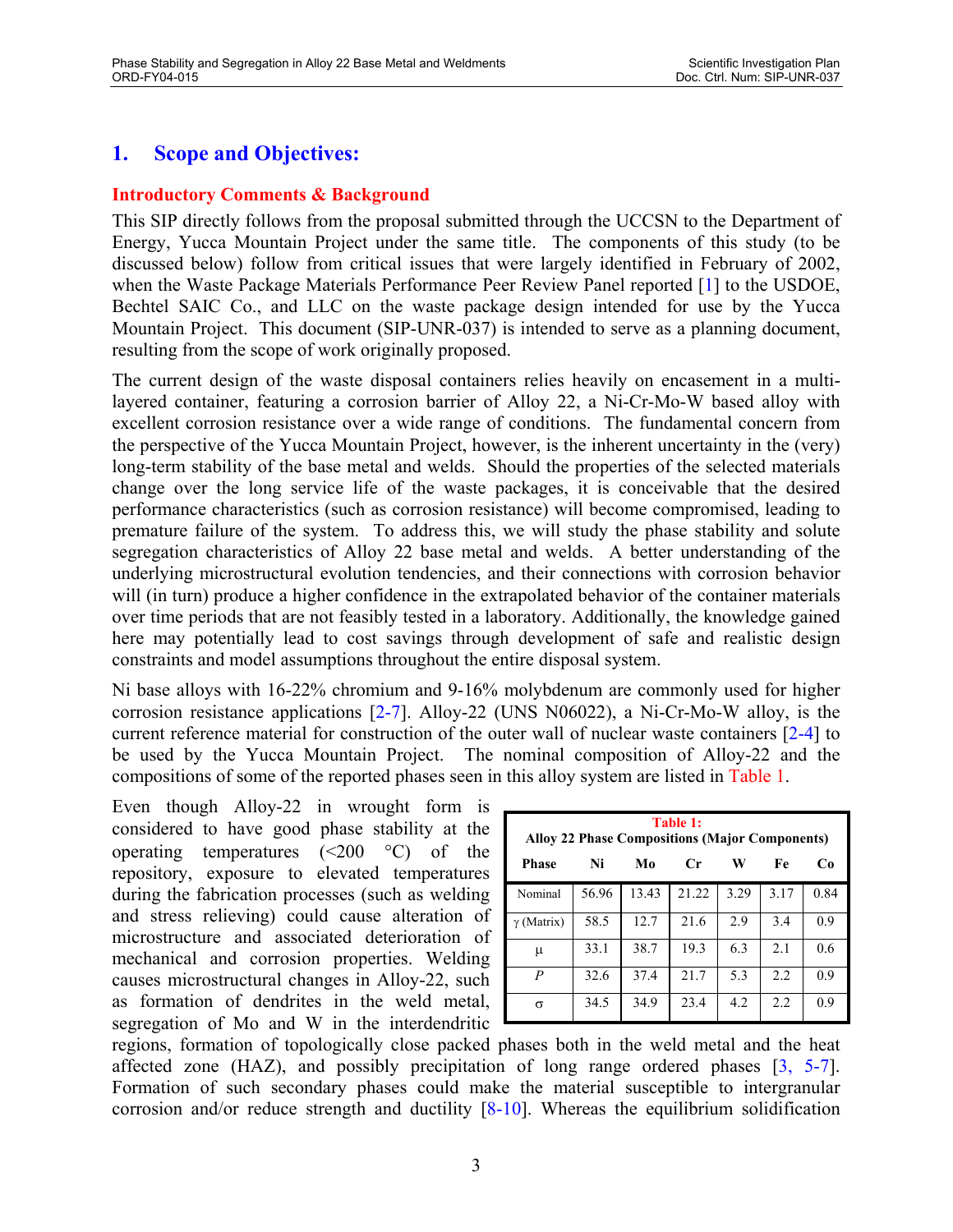phase of Alloy-22 is the austenitic γ phase (which can be obtained by quenching), at lower temperatures, secondary phases such as  $\mu$  are thermodynamically stable at the Alloy-22 composition. Figure 1 (adapted from [11]) illustrates that at 850  $\degree$ C, the equilibrium phases to be expected include µ+γ. At still lower temperatures, the  $\gamma \Leftrightarrow \mu + \gamma$  boundary is expected to move even closer to the Ni corner of the diagram (see dashed line in the figure). This may make the alloy potentially susceptible to phase separation at lower temperatures.

In low carbon Ni-Cr-Mo alloys, to occur mainly because of the



sensitization has been reported Figure 1: Isothermal section of Cr-Ni-Mo alloy phase diagram at 850 °C.

precipitation of topologically close packed (TCP) phases like  $\mu$  and p [2-7]. Increased corrosion rates of aged Ni-Cr-Mo-W alloys were observed because of this sensitized microstructure [10]. The sensitization of Mo-rich nickel base alloys is found to be different from the sensitization of common austenitic stainless steels and other Ni-Cr alloys such as Inconel 600. Sensitization of austenitic stainless steel resulted in depletion of chromium adjacent to the chromium rich  $M_{23}C_6$ carbides [12, 13]. In the Ni-Cr-Mo alloys, sensitization resulted in depletion of molybdenum near the TCP or  $M_6C$  precipitates [10, 14]. When the sensitized Ni-Cr-Mo alloys were exposed to a reductive environment the Mo depleted regions were preferentially attacked and in an oxidizing environment the TCP phases themselves were dissolved, giving rise to the corrosion rate [14]. Raghavan *et al.* [11] and Cieslak *et al.* [5-7] observed the TCP phases containing only the nominal chromium as that of the bulk chemistry. Whereas, Hodge  $[14, 15]$  reported that the  $\mu$ phase was enriched with Cr and the suggested phase was  $(Ni, Fe, Co)<sub>3</sub>(W, MO, Cr)<sub>2</sub>$ . This issue is not fully resolved as of yet. There are no reports available on the depletion profiles of aged Alloy-22. Depletion of alloying elements in the vicinity of secondary phase precipitates will impair the corrosion resistance of the alloy. Therefore, it is imperative to develop an understanding of how the microstructure changes during fabrication or exposure to service conditions so that the integrity of the waste package container can be ensured.

The scope and objectives of this task, "*Phase Stability and Segregation in Alloy 22 Base Metal and Weldments"* will support the Yucca Mountain Project (YMP) by characterizing and developing our understanding of the waste package material performance and formulating these findings in a manner that contributes to the direction of design and fabrication decisions. In doing so, we aim to build confidence in the long-term performance of the waste package system. This task (ORD-FY04-015) is divided into two connected subtasks that will improve our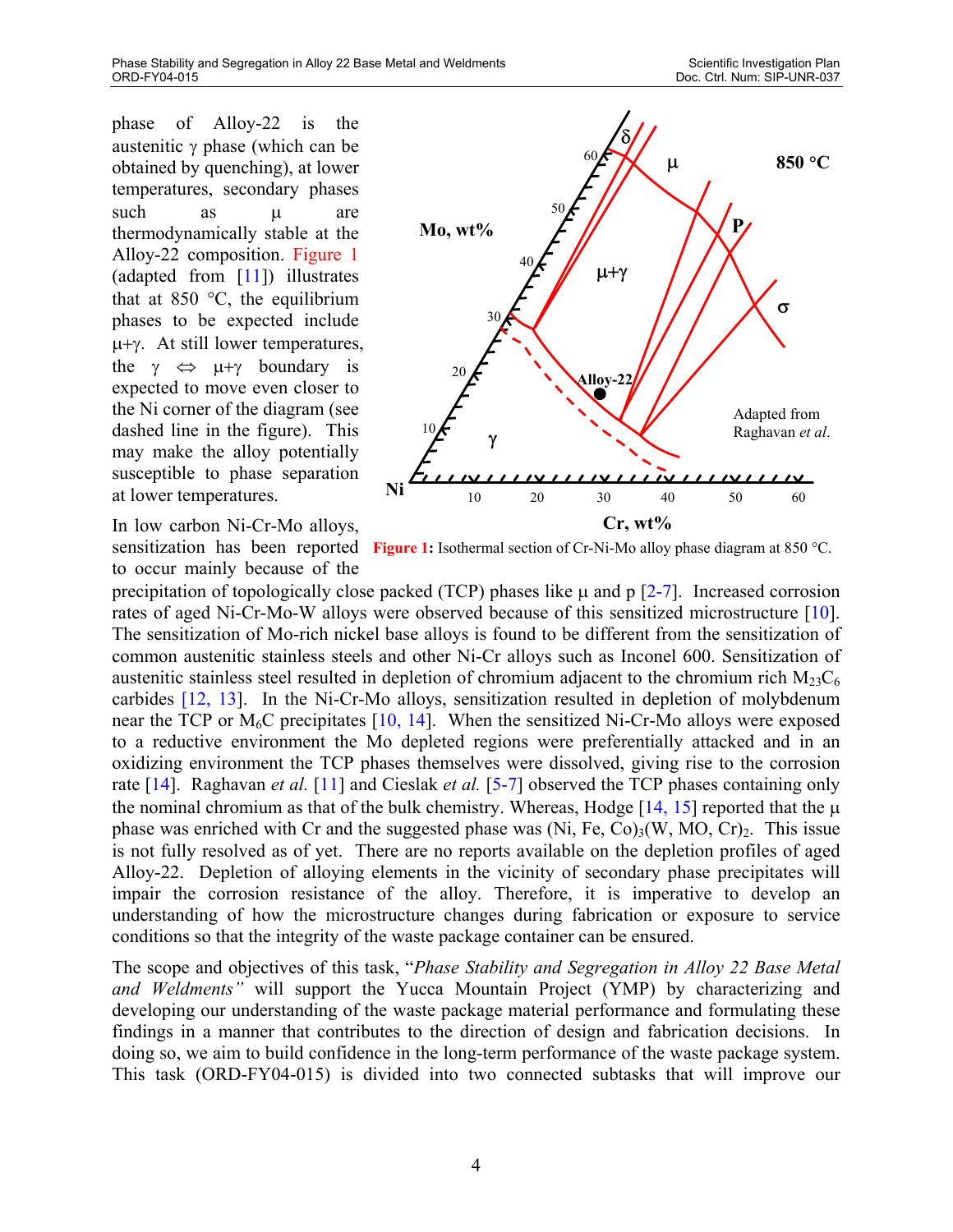understanding of the stability and variability of the microstructure in Alloy 22 and relate this to corrosion behavior of the material. The two subtasks are:

**Subtask 1:** *Microstructural Characterization of Phase Stability and Variability in Alloy 22*. Develop an improved understanding of Alloy 22 and the extent to which compositional and microstructural variations are present in otherwise "nominal" as-procured material.

**Subtask 2**: *Electrochemical Methods to Detect Susceptibility of Alloy 22 to Localized Corrosion.* Study the influence that compositional and microstructural variations have on the corrosion performance of Alloy 22.

### **Key Findings of Prior Scoping Study**

Whereas this task is a new line of formal investigation, a preliminary scoping study of the evolution and influence of various TCP phases in Alloy-22 (UNS N006022) on corrosion was previously conducted during the prior Cooperative Agreement under Task 14. In summary, the initial findings confirmed that Alloy 22 has the potential for forming grain boundary precipitates that are rich in Molybdenum and Tungsten. This has the potential effect of making the grain boundaries susceptible to corrosion in a reducing environment. Below is a selection of key findings of this scoping study.

- **Wrought Microstructure**: In un-aged wrought samples (not welded), there do appear to be grain boundary precipitates that can influence corrosion. The extent and nature of these inhomogeneities in mill-provided material must be better understood. Furthermore, we must evaluate these data in the context of subsequent thermal processing steps in the fabrication of nuclear storage casks.
- **Weld Microstructure:** The microstructure of the weld metal (even that aged at 760 °C) for 140 h) revealed grain boundary precipitates along with interdendritic precipitates. The nature and extent of these precipitates, as well as their response to thermal treatments needs further investigation.
- **Aging**: Consistent with the well-established understanding of alloy-22, annealing of the material can lead to enhanced precipitation and grain growth of the "undesirable" TCP phases, especially along grain boundaries. These precipitates are accompanied by solute depletion in the surrounding regions that can be detrimental to corrosion resistance of the material.
- **EPR test methods**: Electrochemical Potentiokinetic Reactivation (EPR) test methods can be adapted for use with alloy-22 to determine the susceptibility to intergranular corrosion and correlate this with the accompanying microstructure. As part of the scoping study at UNR, suitable electrolytes for use in EPR tests were developed for detecting Cr and Mo depletion. Promising results were obtained with the following electrolytes:

| For Cr-depletion | $1M H_2SO_4 + 0.5M$ NaCl + 0.01M KSCN | @ 30 $\degree$ C |
|------------------|---------------------------------------|------------------|
| For Mo-depletion | $2M$ HCl + 0.01M KSCN                 | @ 60 $\degree$ C |

• **Cr Depletion:** Both single and double loop EPR tests show an increase in reactivation current with an increase in aging time at 650 °C, but a decreasing reactivation current with increase in aging time at 700-750 °C. Micrographs and EDX line scans of the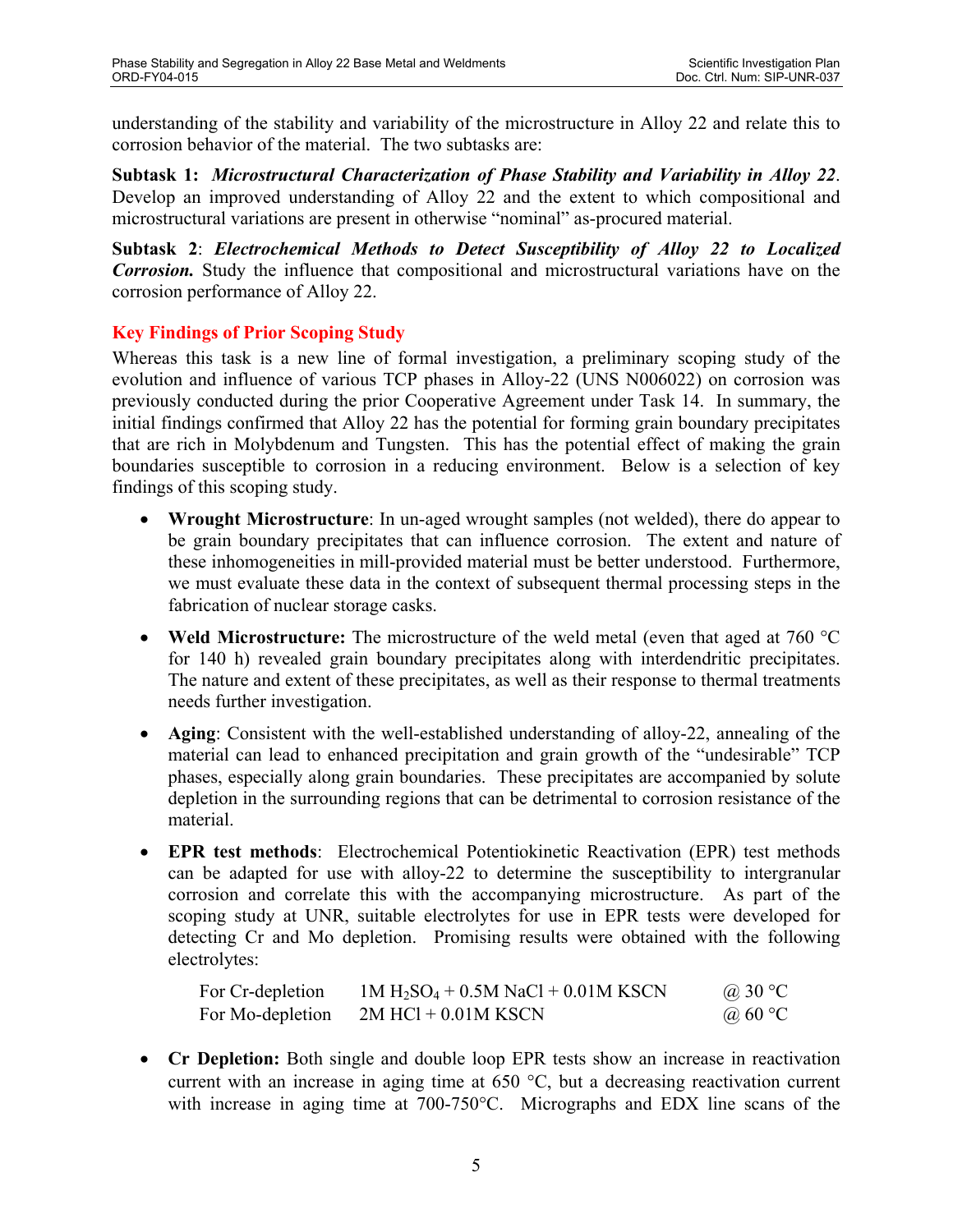samples aged at higher temperatures and for longer time periods show no measurable Cr depletion. This suggests that at either lower temperatures or at earlier times, there are regions of Cr depletion that disappear later. This suggests an underlying diffusion-related process in which Cr is depleted and then eventually replenished.

- **Mo & W Depletion:** EPR tests indicate that Mo and/or W depletion is present in both wrought and welded samples after aging occurs. This is confirmed in EDX line scans that reveal Mo and W-rich grain boundary precipitates.
- **Weld Material Phase Separation and Corrosion**: Weld metal of Alloy-22 showed Mo segregation at the inter-dendrites and some Mo rich intermetallic phases. During aging of the weld metal, no chromium depletion was observed. Some aged weld specimens showed very high ratios of reactivation to activation current as compared to other aged specimens. This is consistent with the presence of Mo and W depleted regions and a greater susceptibility to corrosion.

### **Scope of Work**

The research program will focus on the following interrelated components. They are divided into two subtasks.

### **Subtask 1 Microstructural Characterization of Phase Stability and Variability in Alloy 22**

*Develop an improved understanding of Alloy 22 and the extent to which compositional and microstructural variations are present in otherwise "nominal" as-procured material.* 

*Issue 1.1* **Characterize the as-fabricated Alloy-22 base metal.** To formulate an understanding of the long term stability of the Alloy-22 base metal and welds, it will be necessary to first develop an understanding of the initial state of the material and its properties, as well as supplier-to-supplier and heat-to-heat variation in characteristics.

> *We will conduct a metallurgical analysis of the base metal using optical microscopy, SEM, and TEM imaging and diffraction methods. These analyses will also include compositional analysis and phase identification. Electrochemical methods that are selectively sensitive to material composition may also be implemented to complement this analysis. We will work to determine whether a more restrictive chemical composition specification for the alloy would reduce uncertainty and increase confidence with respect to the stability of the alloy and the corrosion behavior of waste packages.*

*Issue 1.2* **Characterize Alloy-22 welds**: The closure weld and its response to the attending high temperatures during the welding are critical to long-term performance of waste packages. The primary issues affecting the long-term integrity of the welds in Alloy 22 are the as-fabricated microstructure of the welds and the weld heat affected zones (HAZs), the level and nature of residual stresses in the welds and HAZs and the longterm stability of the weld zone microstructure. These microstructures and stresses are the most significant material variables affecting the resistance of the waste package to localized failure by corrosion or stress corrosion cracking.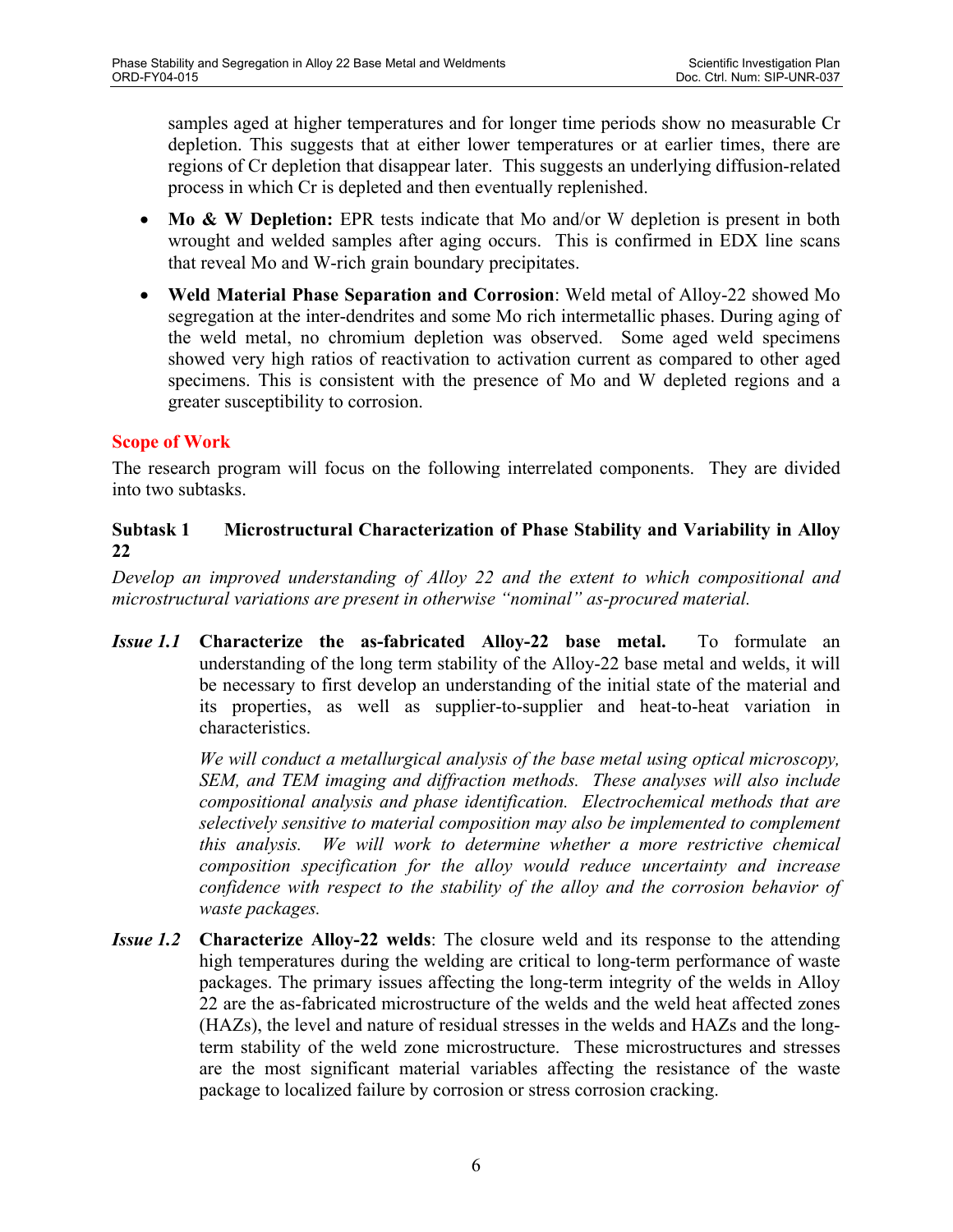*We will determine the extent to which variations in the welding and post weld processes, as well as base material and filler compositions affect the microstructure of the welds and HAZs. Variables that would be included in the scope of work would include base material and filler metal compositions at the extreme limits of the ASTM or YMP specifications. Activities will include procuring and characterizing weld samples (including characterization of base metal and filler materials) for microsegregation, precipitate formation, long-range ordering, and a residual stress scoping study.*

*Issue 1.3* **Long-term metallurgical stability: Cr-Mo depletion and Long Range Ordering**. Long term exposure of Alloy 22 to moderately elevated temperatures can lead to diminished corrosion resistance by species depletion and degradation of mechanical properties by long range ordering.

> *We will expand the scoping study presented above (Section 1.1) to determine how element depletion (such as chromium or molybdenum) occurs adjacent to the grain boundaries. We will identify the time and temperature relationship for this depletion and additional effort will be directed towards evaluating the amount of heat-to-heat variability of the source material (within the alloy specifications).*

*Issue 1.4* **Segregation of sulfur and phosphorous.** Sulfur and phosphorus are minor constituents in Alloy 22, and when segregated (which can occur upon welding), they can have detrimental effects on corrosion and stress corrosion cracking resistance. Additionally, sulfur has been observed in stainless steel to influence the weld pool behavior and the weldment properties.

> *The extent of segregation of minor constituents will be measured to determine the potential for grain boundary impurity segregation as a function of time and temperature in the bulk and weld metal and in the heat affected zone of welds.*

### *Subtask 2* **Electrochemical Methods to Detect Susceptibility of Alloy 22 to Localized Corrosion.**

*Study the influence that compositional and microstructural variations have on the localized corrosion performance of Alloy 22.* 

- *Issue 2.1* **Develop an EPR test solution and Cr depletion test procedure.** This will facilitate detection and quantification of the level of chromium depletion in Alloy-22 base metal and weldments.
- *Issue 2.2* **Develop an electrochemical test solution and Mo segregation test procedure.**  This will facilitate detection and quantification of the level of Mo segregation in weld metal and Cr and Mo depletion in the matrix due to the formation of TCP phases.
- *Issue 2.3* **Study the effect of precipitation of secondary phases on the corrosion resistance of Alloy-22**, especially in chloride and fluoride containing environments.

This work is subject to the University and Community College System of Nevada (UCCSN) Quality Assurance (QA) Program requirements.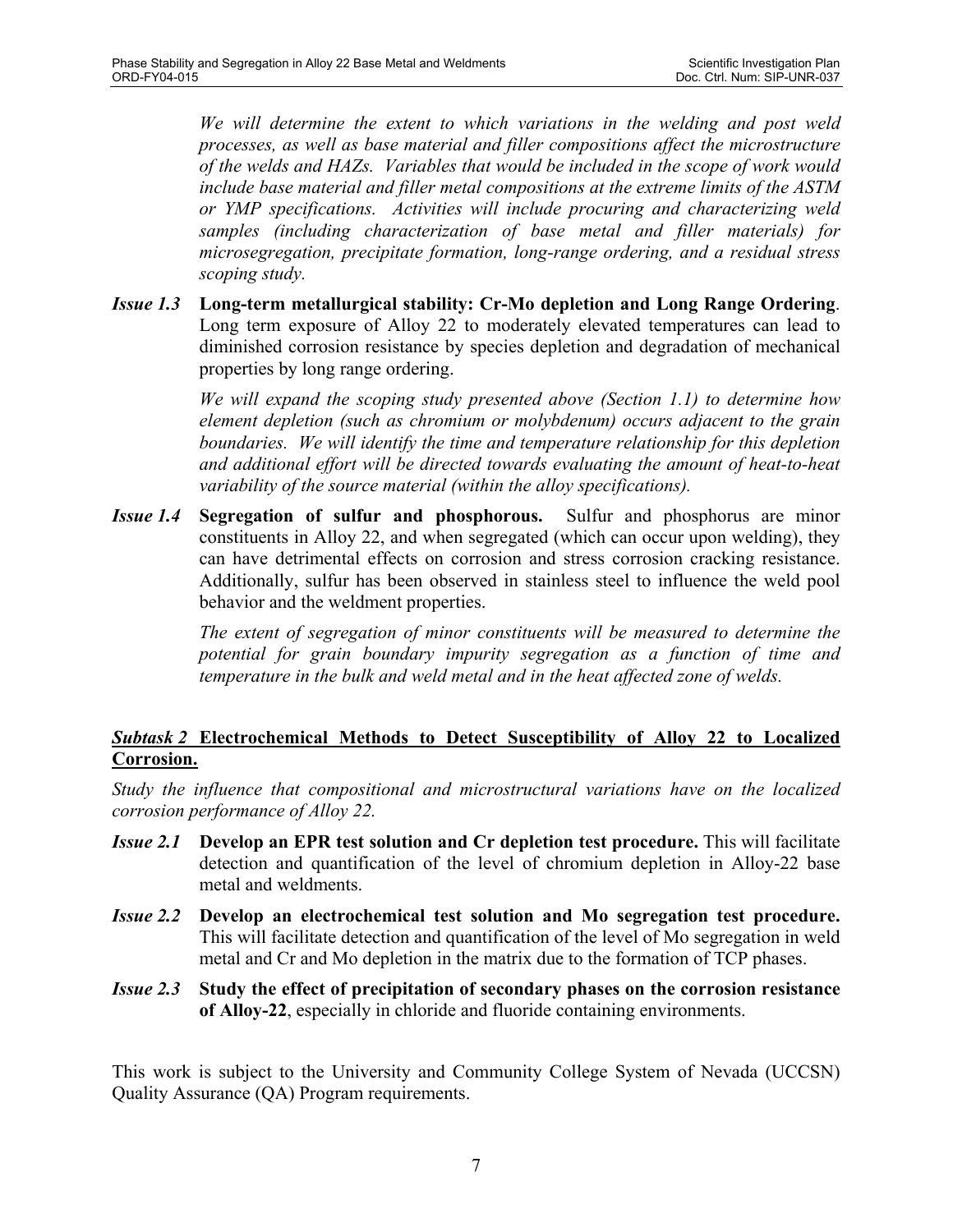This Scientific Investigation Plan (SIP) presents an independent confirmatory study for comparison with previously gathered information.

# **2. Approach:**

**Scientific approach & technical methods**: The work plan essentially consists of the following major parts discussed in detail below.

- 1. **Material Selection & Procurement:** Suppliers will be consulted with to identify the heats that are available and their corresponding compositional makeup. Plate stock will then be procured from multiple suppliers with specific heats selected to cover the desired range of compositions to be studied.
- 2. **Sample Preparation:** Test samples will be labeled for identification and machined from the provided plates into the desired form(s) for subsequent processing and testing in both Subtasks  $1 \& 2$ . A sample preparation IP will be developed early on to standardize the methodology as much as possible.
- 3. **Welding:** Weld specifications will be established and samples will be procured from a QAapproved supplier for subsequent study. Gas Tungsten Arc Welding (GTAW) will be used, both autogenously and with filler. Single and multi-pass welds will be evaluated to determine the influence of thermal cycling on previous weld passes and the cumulative effect after multiple passes.
- 4. **Heat Treatment**: Heat treatment schedules will be established and samples will be heat treated. Early on, an IP will be developed to help govern this process. An example heat treatment test matrix would include
	- a. Solution Annealing of the wrought mill-annealed will be conducted at various temperatures *ca* 1120°C. Annealing will be conducted for various durations (ex: 5, 10, 20, 60 minutes). At the conclusion of the anneal, samples will be quenched at various cooling rates.
	- b. Sensitizing heat treatments will be conducted at 650, 700 and 750°C for 1, 10, and 100 hours.
	- c. Sensitizing heat treatments at 700ºC for 24 h, followed by a replenishing treatment (800 and 850ºC for 100h)
	- a. For the welded material, the heat treatment would include aging at 700, 750 and 850°C for 1, 10, 100, 1000 and 3000 h.
	- b. As the investigation proceeds, other welding and heat treatment conditions will be included as required (example: diffusion tests).
- 5. **Microstructural Characterization**: The as-provided and processed samples will be characterized using a variety of techniques to develop an understanding of the attending microstructures for each set of conditions. Key methods will include optical microscopy, X-Ray and electron diffraction, and Scanning Electron Microscopy (SEM), and Transmission Electron Microscopy (TEM), both accompanied by Energy Dispersive X-Ray techniques (EDX). IPs will be developed for each of these instruments/techniques.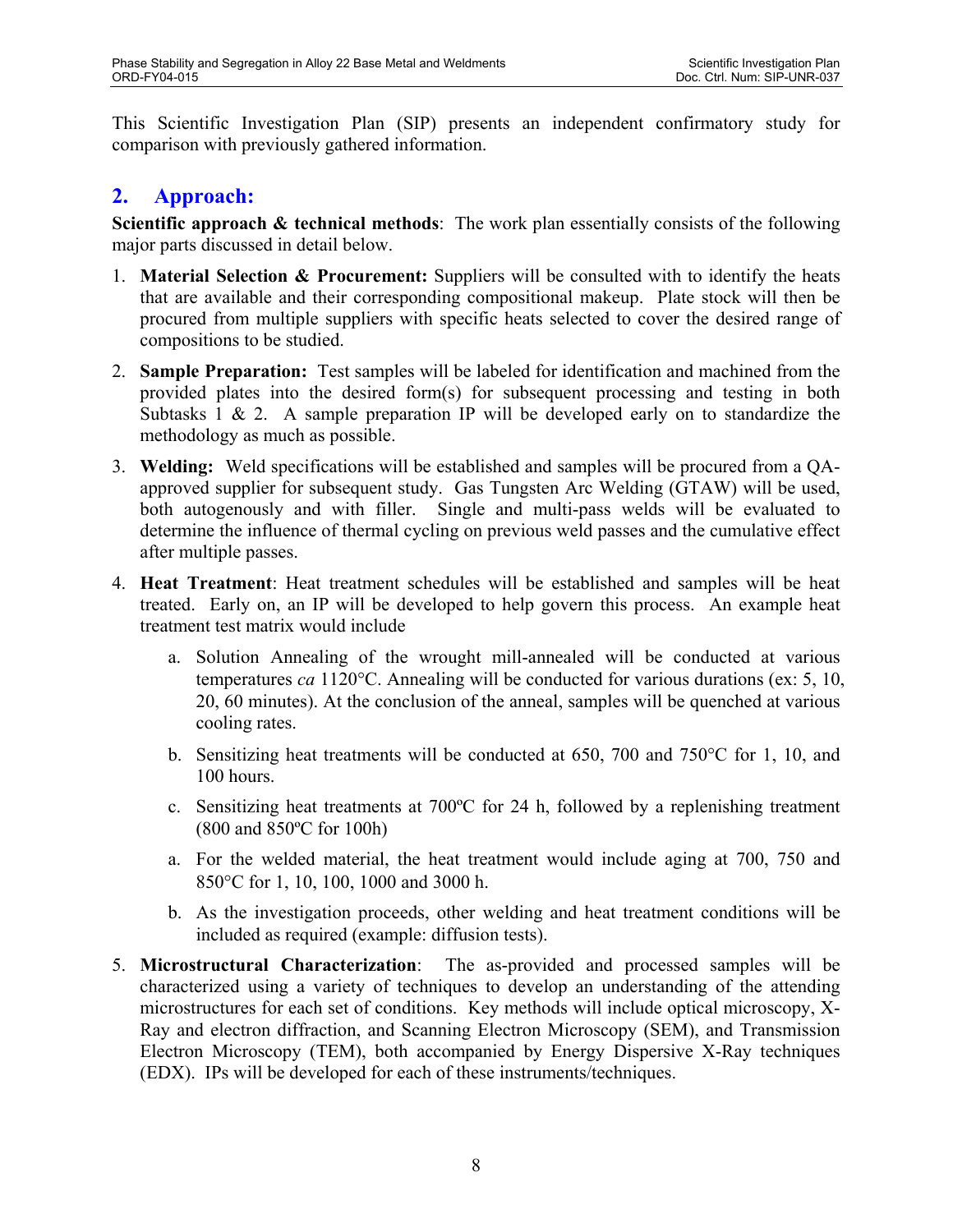.

- 6. **Electrochemical testing (Subtask 2)**: All electrochemical tests will be carried out following the general procedure described in ASTM standard G-5. No aeration or deaeration will be carried out. Double loop EPR tests will be carried out on the specimens, which will be polished to 600 grit. The specimens will be polarized from the corrosion potential to an appropriate potential in the passive range (300-500 mV (SCE)) at a predetermined scan rate (50-100 mV/min) and the potential will then be reversed back to free corrosion potential at a test temperature of 30 $^{\circ}$ C. The ratio of peak currents recorded during forward scanning  $(I_a)$ and reverse scanning  $(I_r)$  will be used to determine the degree of sensitization. A higher value of  $I_r/I_a$  implies a higher susceptibility to IGC.
	- **a. Detection of Cr Depletion**: Fine tuning of EPR test procedures for Cr depletion described earlier  $(1M H_2SO_4 + 0.5M NaCl + 0.01M KSCN)$  will be conducted.
	- b. **Detection of Mo segregation and TCP phases:** Fine tuning of EPR test procedures for Mo depletion described earlier  $(2M HCl + 0.01M KSCN)$  will be conducted.
	- c. **Comparison with conventional chemical weight loss measurements:** Weight loss measurements will be carried out on all the heat treated specimens after the Ferric sulfate-sulfuric acid and mixed acid oxidizing salt tests according to the ASTM G-28 standard. EPR results will be correlated with the weight loss data of ASTM G-28 tests.
	- d. **Correlation of electrochemical data to microstructural changes**: Results from (5) and (6) above will be studied to identify correlations.
	- e. **Evaluation of Localized Corrosion Resistance Degradation, and Data Analysis**: Potentiodynamic polarization curves will be constructed in chloride containing solutions on select wrought and welded specimens with and without secondary phases. The heat treatment for the formation of secondary phases will be selected based on the EPR results. The temperature of the corrosive environment will range from 20 – 90ºC. Other polarization procedures and temperatures will be considered and implemented as required. The key parameters are passive current density and passivation potentials.
	- f. **Data Analysis**: Double loop EPR tests will be carried out on a set of specimens with all the proposed heat treatment conditions in test solutions of different compositions. If there is no distinction between the peak current ratios in a given solution composition for two extreme heat treatment conditions (for example 650° C for 1 h and 700° C for 100 h), no further tests will conducted for that solution. That solution composition will be considered as unsuitable for EPR evaluation. If the peak current ratios are resolvable between heat treatments in a given solution composition, at least three test runs will be carried out in that solution and the data will be statistically analyzed for comparison with other test solutions/procedures. The proposed test matrix for the EPR studies is shown in Table 2.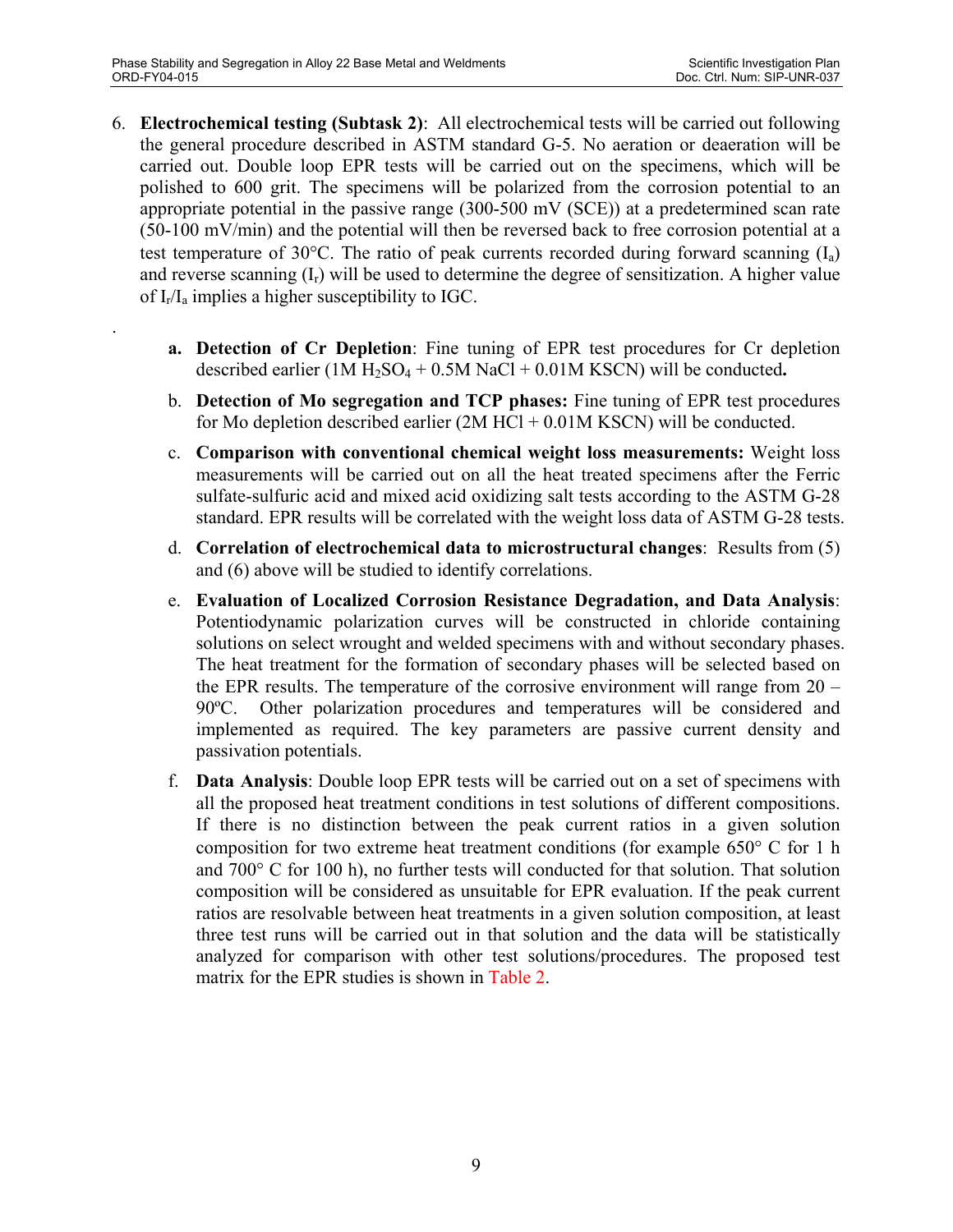| Experiment                  | Heat Treatment Condition |              |           |           |            |
|-----------------------------|--------------------------|--------------|-----------|-----------|------------|
|                             | Mill                     | 650° C       | 700° C    | 750° C    | 850° C     |
|                             | Annealed                 | 1. 10. 100 h | 1.10.100h | 1.10.100h | 1.100.1Kh  |
| <b>EPR</b> for Cr depletion | WM<br>BM,                | WM.<br>BM.   | WM<br>BM. | WM<br>BM. | BM (1000h) |
|                             | (as welded)              | (100h)       | (100h)    | (100h)    | WM         |
| <b>ASTM-G28</b>             | WM<br>BM.                | WM.<br>BM.   | BM.<br>WM | WM<br>BM. | BM (1000h) |
| Weight loss                 | (as welded)              | (100h)       | (100h)    | (100h)    | WM         |
| Polarization<br>in          | WM<br>BM.                | WM.<br>BM.   | BM.<br>WM | WM<br>BM. | BM (1000h) |
| chloride                    | (as welded)              | (100h)       | (100h)    | (100h)    | WM         |
| <b>EPR</b><br>Mo<br>for     | As welded                |              |           | WM        | WM         |
| segregation and TCP         |                          |              |           |           |            |
| phase                       |                          |              |           |           |            |
| Microstructural             | BM, WM                   | BM (100)     | BM        | BM, WM    | WM         |
| evaluation                  |                          |              |           |           |            |
|                             |                          |              |           |           |            |

#### Table 2: Proposed test matrix for EPR studies

BM: Base metal in wrought condition; WM: Weld metal; WM(100h): Weld metal aged for 100 h. Aging will not be done for other durations.

7. **Residual Stress Measurements**: Time permitting, a scoping study, characterizing the residual stresses in the weld and surrounding metal will be conducted and correlated with microstructural evolution and corrosion behavior. These tests will be conducted by Lambda Research (on the UCCSN Qualified Supplier List).

#### **Sequence of Work:**

All processes will be described fully in scientific notebooks and Implementation Procedures. Special skills (such as instrument operation) will be identified as appropriate and incorporated into IPs and instrumentation operation checklists.

An outline of the work sequence is as follows.

1) To take advantage of synergies between this task and ORD-FY04-014 (investigating variability in electrochemical behavior), an effort is being made to identify common compositions for study in both tasks, making for more efficient procurement and characterization, and permitting additional cross-referencing of data between tasks.

To start, Alloy 22 plate stock will be obtained from 3-5 suppliers. Three different mill heats will be purchased from the selected suppliers (selected to also accommodate ORD-FY04- 014's needs). Certification sheets for all available heats will be requested from each supplier for choosing the heats to be obtained. Heats will be chosen to represent mid, upper and lower limits of chromium, molybdenum, and iron concentrations as specified by ASTM - B575. An attempt will be made to procure the following combinations (as available):

- i) High Cr, Low Mo, with Cu
- ii) High Cr, low Mo, with Co and V
- iii) Low Cr, high Mo, with Cu
- iv) Low Cr, high Mo, with Co and V
- v) Mid Cr, Mid Mo, low Fe
- vi) Mid Cr, Mid Mo, low Fe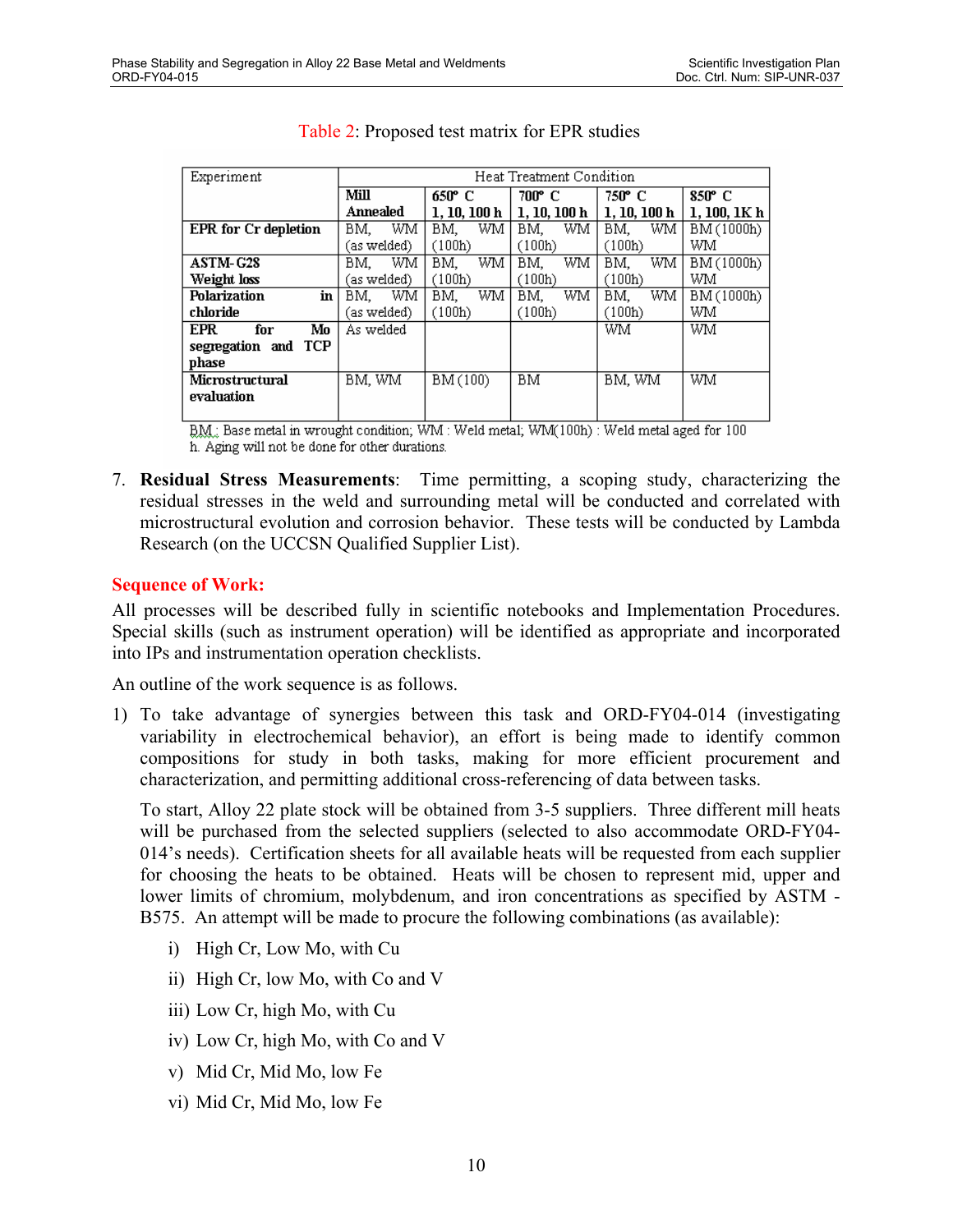It should be noted, however, that there are a limited number of suppliers of Alloy-22, each producing alloys with characteristic compositions. The constituents that we will attempt to monitor most closely will be those that affect the precipitate nucleation process and those that directly affect the corrosion behavior.

- 2) Each plate obtained will be sampled and tested according to ASTM standards for mechanical, properties, chemical analysis, and grain size by a laboratory on the Qualified Supplier List (QSL) to qualify it for work under the HRC QA program.
- 3) Welding will be performed on selected samples by either a service provider on the QSL, or in cooperation with ORD-FY04-014, which is planning to develop some basic welding procedures.
- 4) Characterization will be performed with the metal in each of three metallurgical states:
	- i) Mill-annealed (as received)
	- ii) Solution annealed (at various temperatures and quenches)
	- iii) Aged (at various temperatures, durations, and quenches)
- 5) Characterization will be performed on specimens derived from a single common source plate (minimum of 4 locations) to assess microstructural point-to-point variability in the provided material. Additionally,
- 6) Electrochemical (EPR) tests will be performed on specimens from (4) and (5).
- 7) Microstructure data will be assembled and analyzed to identify trends and correlations with processing history.
- 8) Corrosion data will be assembled and analyzed to identify any correlations between the observed microstructures and corrosion behavior. The need for additional specimens and testing methods will be determined.
- 9) As a scoping study, a selection of welded and un-welded specimens will be analyzed (via an external facility) to quantify the residual stresses and identify any correlations between the stress state, the microstructure, and the corrosion behavior. It is possible that this secondary component of the task may incorporate non-QA data if a testing facility on the Qualified Supplier List cannot be identified or a new supplier cannot be qualifed.
- 10) As secondary scoping study, the multicomponent diffusion behavior of the principal components of Alloy-22 will be conducted. This will likely necessitate the use of an electron microprobe for precise composition profile measurements in diffusion couples, triples, and multiples. If qualified microprobe data cannot be obtained, this secondary scoping study may not produce QA results.

### **Justification for non-QA-affecting subtasks, purchases:**

The overall efforts in Subtasks 1 and 2 will be Quality Affecting (QA). Within Subtask 1, two scoping studies are planned to study residual stresses and the diffusional behavior of Alloy 22. Reasonable attempts will be made to perform this work in compliance with QA requirements. However, these activities are intended to be small (non-critical) scoping studies and additional resources will not be allocated for QA compliance if these costs are deemed prohibitive. If difficulties are encountered in identifying suppliers or testing facilities on the QSL, then these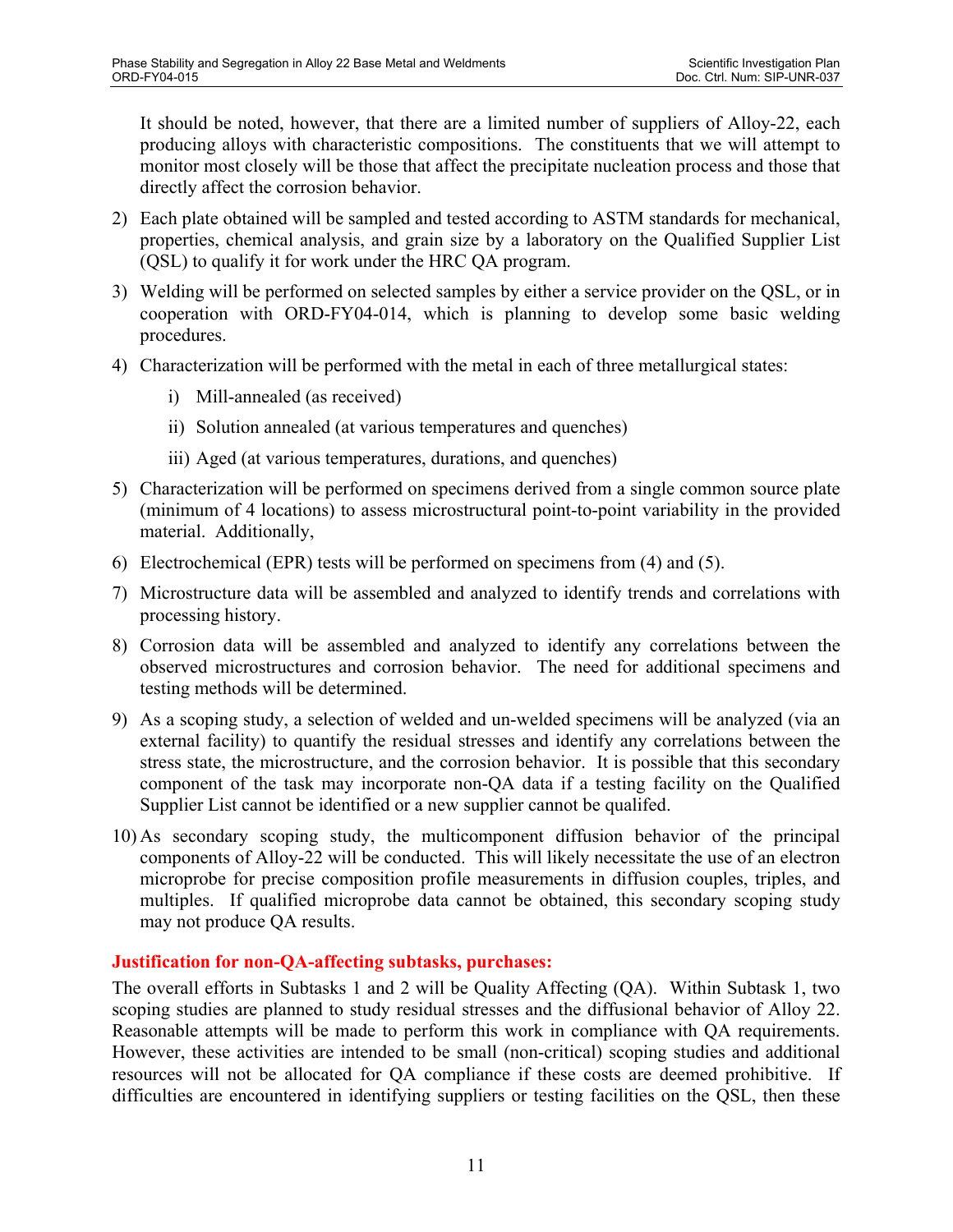contributing activities may be designated non-QA-affecting components of Subtask 1 that will be used for scoping or corroborative purposes only.

### **Subtask change from Q to non-Q under Q-task:** Not applicable.

## **3. Schedule of Work**

#### **Year 1 (7/1/04 - 9/30/04)**

- Development and submission of Scientific Investigation Plan (SIP, this document)
- Quality Assurance (QA) training
- Procurement of non-quality affecting equipment and instruments (furnace(s), polishing equipment & supplies, data logger, etc.)
- Literature studies
- Secure funding for FE-SEM Backscatter detector and supporting equipment
- Scoping work for development of Implementation Procedures (IPs)

### **Year 2 (QA Work Starts. Emphasis on Weld Materials)**

- Procure FE-SEM Backscatter detector and install onto existing equipment and integrate the new equipment into the experiment plan.
- Procurement of sample material and fabrication of test samples (wrought and welded).
- Develop sample preparation methods (SEM, TEM, Optical Microscope).
- Characterization and cataloging as-provided material.
- Procurement and setup of heat treatment furnace and data logging system.
- Conduct literature review supporting study of multicomponent diffusion in Alloy 22. Develop detailed diffusion study test plan.
- Fine tune EPR methods and conduct experiments on aged wrought material.
- Conduct conventional ASTM G-28 tests on aged wrought Alloy-22 coupons and correlate results with the EPR data.
- Investigate process for specification and procurement of welded material samples.
- Collaborate with the activities being undertaken in ORD-FY04-014.
- Develop and maintain collaborative dialog with other researchers (including "external interfaces").

### **Year 3 (Emphasis on Weld Materials)**

- Establish detailed weld study test parameters. Procure welds.
- Commence microscopy studies (optical and electron) of sample weld microstructures and correlate results with corrosion behavior. Microstructural changes due to thermal cycling of adjacent weld passes (in multi-pass welds) will be evaluated.
- Conduct experiments to elucidate the diffusion behavior of the various components of Alloy-22 for various microstructural conditions and correlate with microstructural evolution and corrosion behavior.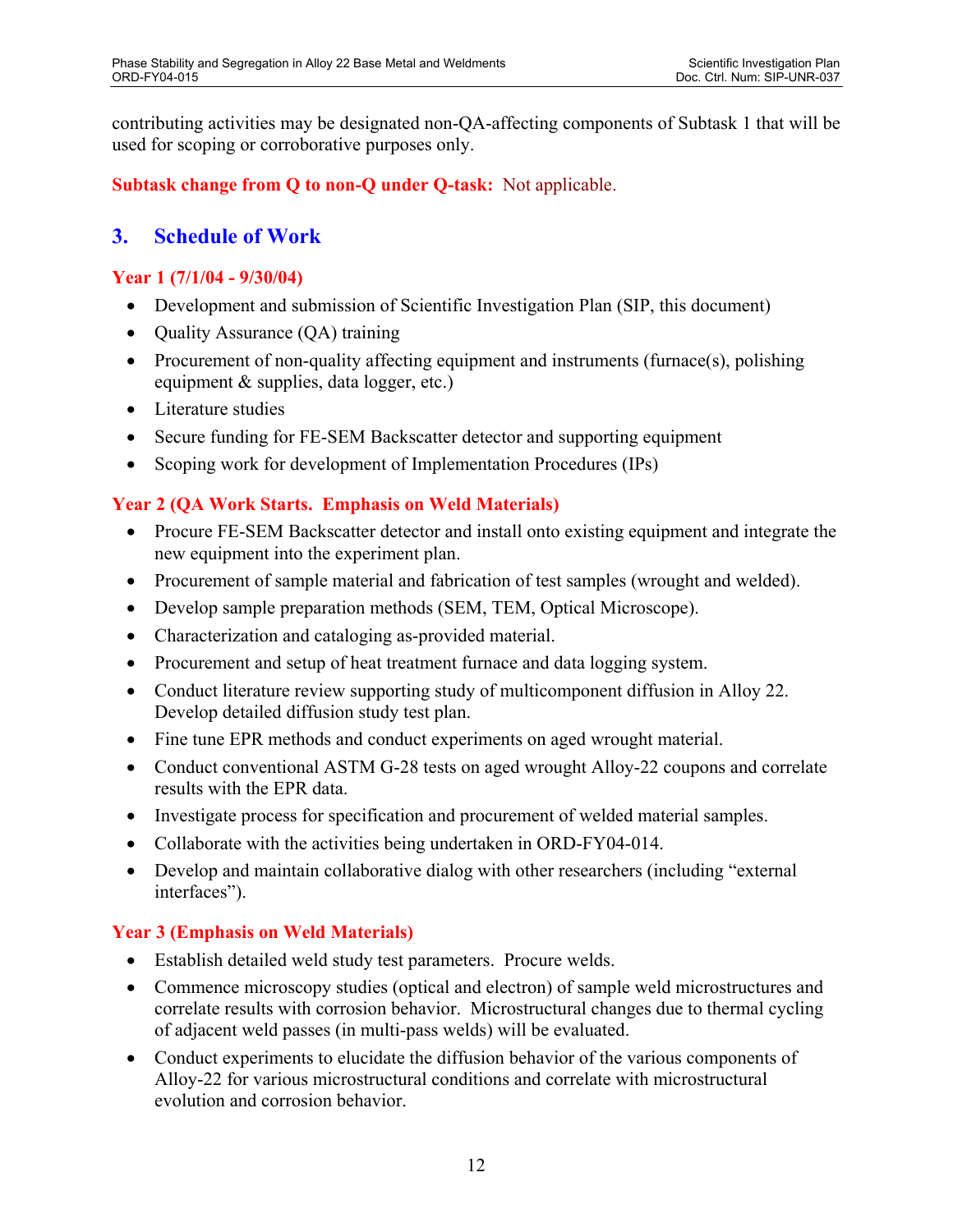- Conduct hardness tests (including microhardness maps) of weld and base metals.
- Apply EPR test for detecting Mo segregation and TCP phase formation in welds.
- Conduct conventional ASTM G-28 tests on aged welded Alloy-22 coupons and correlate results with the EPR data.
- Carry out optical and SEM microstructural characterization on some selected specimens of welded and aged Alloy-22 for correlation with the observed intergranular susceptibility by EPR method.
- Conduct electrochemical localized corrosion tests at 30 °C on both aged wrought and weld specimens of Alloy-22.
- Preparation for residual stress measurement study.

### **Year 4:**

- Continue preparation of and analysis of samples along the lines of earlier years in an iterative manner, to develop a more comprehensive understanding of the microstructure and corrosion performance.
- Study of the solutal segregation behavior including microstructural characterization and elemental profiling across the grain boundaries and dendrite/interdendritic regions of all material conditions will be completed.
- Conduct residual stress measurement study.
- Electrochemical localized corrosion tests will be carried out at elevated temperatures in the concentrated chloride environments simulating YM repository water.

#### **Year 5:**

- Continue preparation of and analysis of samples along the lines of earlier years in an iterative manner, to develop a more comprehensive understanding of the microstructure through microscopy and corrosion studies.
- Complete various activities begun in earlier years.
- Conduct task closeout and prepare final report.

| Date      | <b>Milestone</b>                                             |
|-----------|--------------------------------------------------------------|
| 7/9/2004  | QA Indoctrination for key personnel                          |
| 7/31/2004 | QT Files completed for key personnel                         |
| 8/13/2004 | Submit Scientific Investigation Plan for technical review    |
|           | Submit Scientific Investigation Plan for QA review           |
| 9/1/2004  | SIP approval and commencement of QA work.                    |
| 5/10/2005 | Interim Data submittal (REPEAT EVERY 6 MONTHS, May/November) |
|           | Notebook/data technical and QA review completed              |
| 5/15/2005 | Interim Data submittal (REPEAT EVERY 6 MONTHS, May/November) |

#### **Task Milestone Schedule**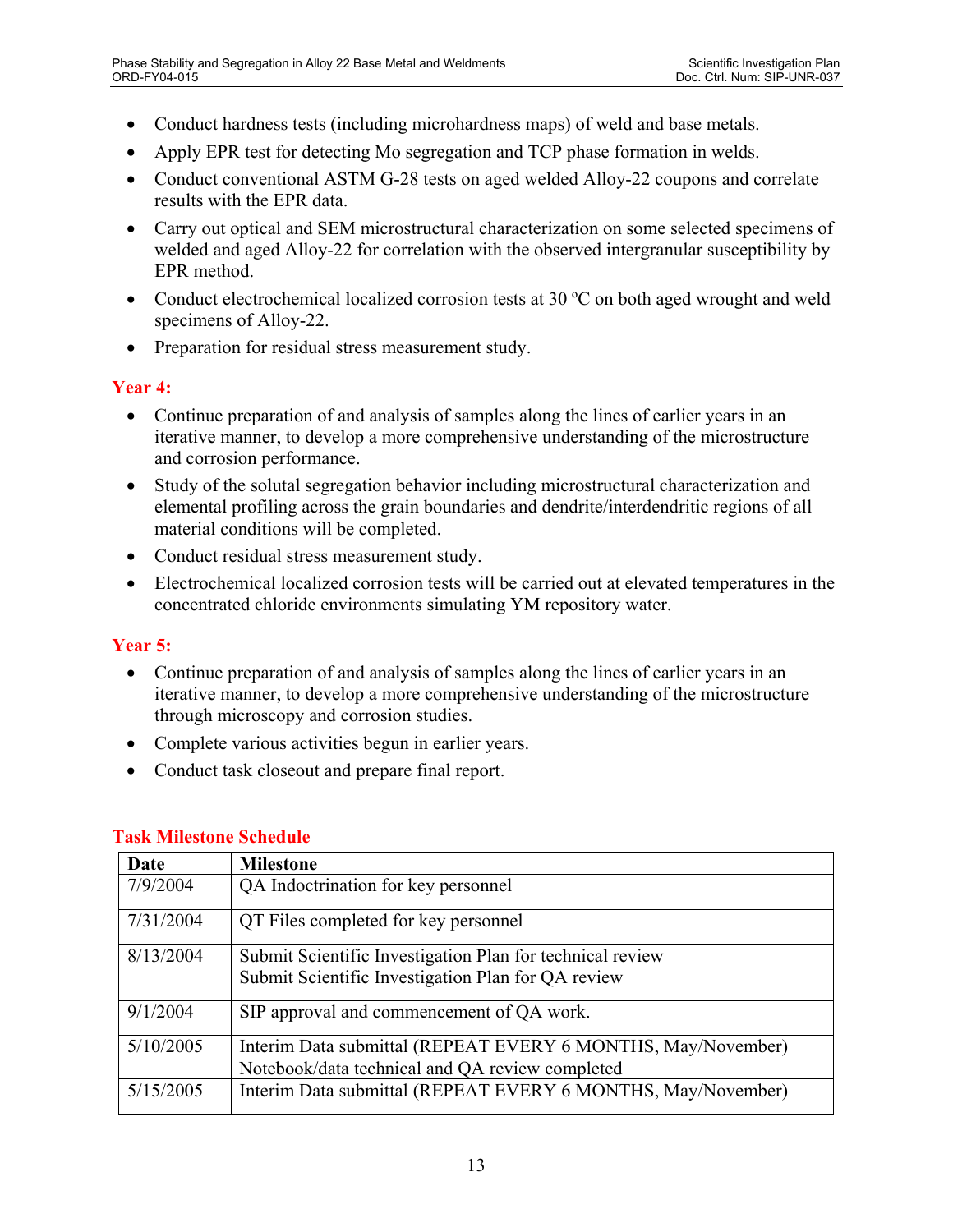|           | Notebook/data submitted to TDA                                                                          |
|-----------|---------------------------------------------------------------------------------------------------------|
| 4/1/2008  | End data collecting/testing/measurements                                                                |
| 5/15/2008 | Perform final calibrations or calibration checks                                                        |
| 6/1/2008  | Complete data reduction/analysis                                                                        |
| 6/15/2008 | Submit scientific notebook for final technical review<br>Submit scientific notebook for final QA review |
| 7/15/2008 | Submit final data to TDA                                                                                |
| 8/10/2008 | Submit final technical report for technical review<br>Submit final technical report for QA review       |
| 9/23/2008 | Submit final report to DOE                                                                              |
| 9/30/2008 | Final records submittal                                                                                 |

## **4. Interface Controls**

Dr. Jeffrey LaCombe of the University of Nevada, Reno, will serve as the Task's Principal Investigator. Dr. LaCombe will oversee Subtask 1 and assure the integrity and scientific soundness as the work progresses. Dr. Shantanu Namjoshi will oversee Subtask 2 and assure the integrity and scientific soundness as the work progresses.

Administrative interfaces at UNR include Dr. Ted Batchman, Dean, College of Engineering, and Dr. Manoranjan Misra, Division Chair, Metallurgical and Materials Science Engineering.

Planning, data, results, analysis, and conclusions will be shared and discussed with Dr. Raul Rebak, Dr. Tammy Summers, Dr. Frank Wong, and Dr. Tian Lian at Lawrence Livermore National Laboratories (LLNL), Gerald Gordon and V. Pasupathi of the Bechtel-SAIC team, and Robert Fish of Booz-Allen & Hamilton, the technical support contractor for DOE in Las Vegas. The DOE Technical Task Representative will be Paige Russell.

# **5. Standards**

The following published industry standards and criteria will be followed and incorporated (or adapted, where appropriate) into Implementation Procedures (IPs):

### **A. Materials**

• Standard Specification for Low-Carbon Nickel-Molybdenum-Chromium, Low-Carbon Nickel-Chromium-Molybdenum, and Low-Carbon Nickel-Chromium-Molybdenum-Tungsten Alloy Plate, Sheet, and Strip, B 575-94

### **B. Grain Properties**

- Standard Test Methods for Average Grain Size, E 112-96
- Characterizing Duplex Grain Sizes, Test Methods for, E 1181
- Assessing the degree of banding or orientation of microstructures, E 1268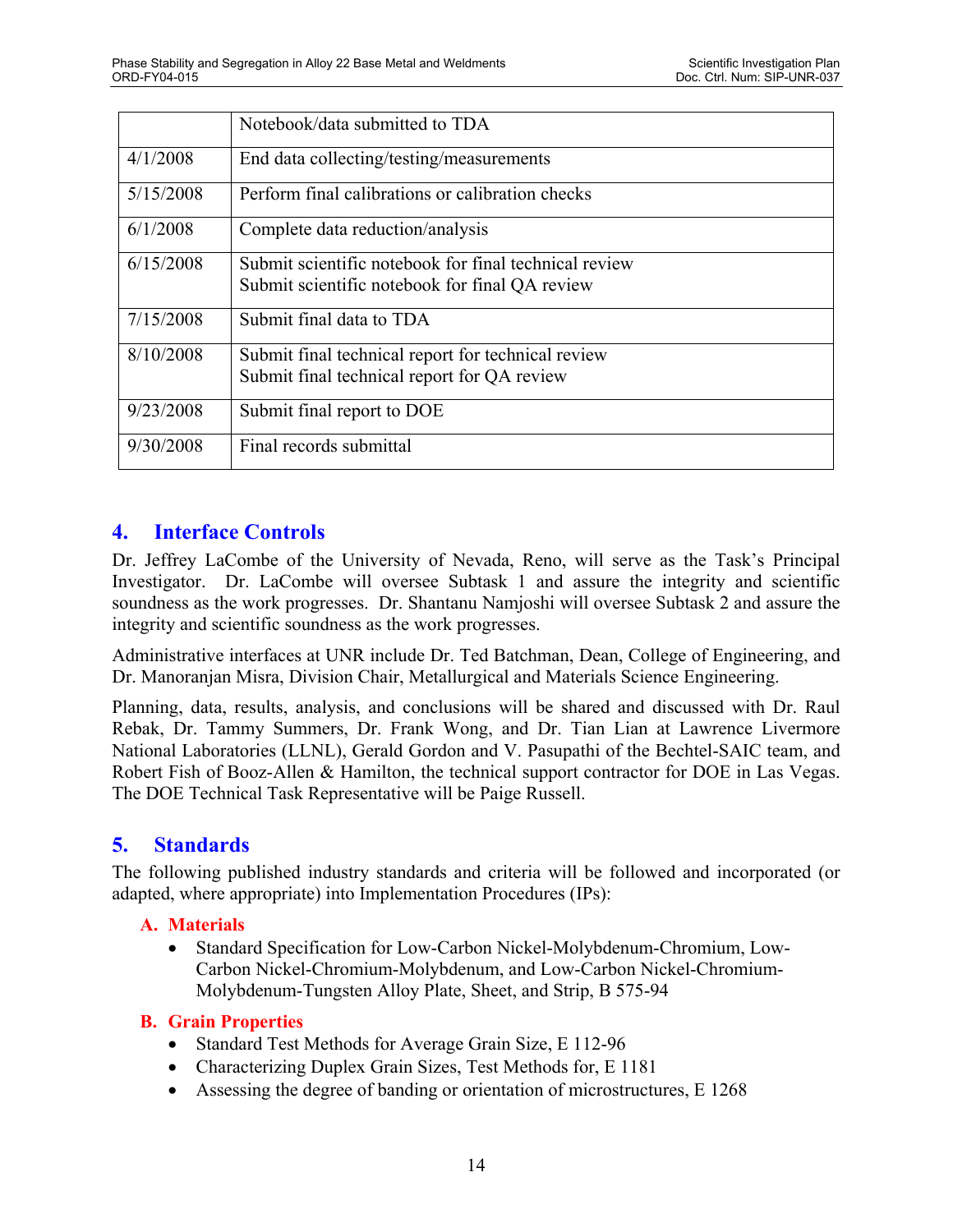- Determining the orientation of a metal crystal, E 82-91
- Estimating the largest grain observed in a metallographic section (ALA Grain Size), E 930
- Determining the average grain size using semiautomatic and automatic image Analysis, E 1382

### **C. Metallography**

- Metallographic Laboratory safety, E 2014
- Metallographic laboratory evaluation, E 807-96
- Preparation of Metallographic specimens, E 3
- Macroetching Metals and Alloys, Test Method for, E 340
- Microetching Metals and Alloys, Practice for, E 407
- Electrolytic polishing of metallographic specimens, E 1558-99
- Standard Practice for determining the inclusion or second-phase constituent content of metals by automatic image analysis, E 1245-95 the inclusion content of steel, E 45- 97

### **D. Microscopy**

- Calibrating the magnification of a Scanning Electron Microscope, E 766-98
- Scanning Electron Microscope Beam size characterization performance Characterization, E 986-97
- Measuring and reporting tip shape in scanning probe microscopy, E 1813
- Standard Guide for Quantitative Analysis by Energy-Dispersive Spectroscopy, E 1508-98

#### **E. Hardness and Micro-hardness Testing**

- Micro-hardness of Materials, Test Method for, E 384
- Vickers hardness of metallic materials, E 92
- Rockwell hardness and Rockwell superficial hardness of metallic materials, E 18-98
- Macro-Rockwell hardness testing of metallic materials, E 1842-96

### **F. XRD of Metals (Alloy 22)**

- Standard test method for verifying the alignment of X-Ray Diffraction instrumentation for residual stress measurement, E 915-96
- Standard test method for determining the effective elastic parameter for X-Ray diffraction measurements of residual stress, E 1426-98
- Determining the Orientation of a Metal Crystal, Test Method for, E 82-91
- Preparing quantitative pole figures, E 81-97

### **6. Implementing Procedures**

Implementing procedures (IPs), will be developed for routine project tasks. All non-routine work without an associated IP will be documented in the scientific notebook as described in "Scientific Investigation Control", QAP-3.0. Established, published standards will be incorporated wherever possible.

**Existing IPs**: The following existent IP's will be reviewed and revised (as needed) prior to use:

• IPLV-003, 08/05/04, Analytical & Top-Loading Balance Use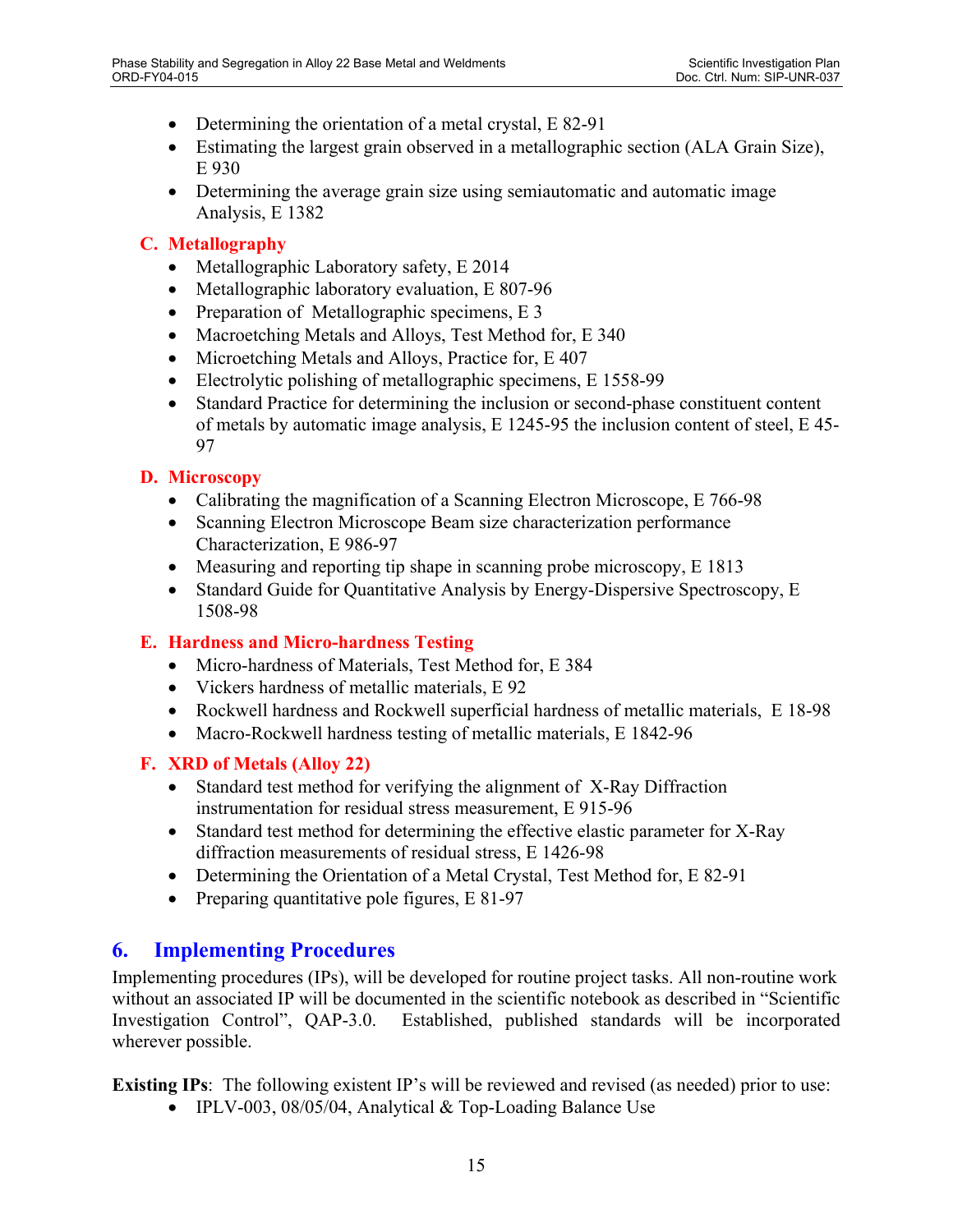- IPR-018 Electrochemical Corrosion Testing
- IPR-020 User Calibration of Gamry Potentiostats PC4/300mA/DC105 and PC4/750mA/DC105
- IPR-025 User Calibration and Use of the Cole-Parmer/Oakton pH/mV/°C Meter

**New IPs**: The following new Implementation Procedures (IPs) are planned to be written and used:

- Alloy 22 specimen identification and machining (complementing QAP-8.0)
- Heat treatment of Alloy 22. This "Special Process" will be developed in compliance with QAP-9.0.
- Magnification calibration of optical microscope.
- Magnification calibration of scanning electron microscope.
- Quantitative analysis using EDS system on scanning electron microscope.
- Quantitative analysis using EDS system on transmission electron microscope.

### **7. Samples/Specimens**

A survey of available Alloy-22 suppliers (ex: Haynes, etc.) will be conducted to determine the selection of compositions (within the UNS specifications) is available in the overall marketplace. Once specific mill runs (heats) are identified, plate stock will be procured. Rod stock may be procured if necessary. The heat numbers and batch numbers will be recorded for traceability. The plates will be sampled and tested by a laboratory on the Qualified Suppliers List in accordance with ASTM standards in order to be qualified for use in the UCCSN/DOE Cooperative Agreement. UNR has a plate of Alloy 22 that has been qualified for use under the UCCSN QA Program and this material will be used for the initial proposed work; new material will be acquired and qualified as well.

Specimens will be cut from the parent plates and uniquely identified to maintain traceability to orientation with respect to the rolling direction and location in the parent plate. Specimens will be prepared as follows. Additional specimen preparation steps or procedures may be necessary and when implemented, will be fully described in Scientific Notebooks and/or IPs.

- 1. Alloy 22 plate (or rod stock) will be cut into cylindrical cross section form to minimize edge/corner effects in electrochemical tests. Samples not used in electrochemical tests (i.e., heat treatment/microscopy only) may be machined into square/rectangle shapes if this significantly lowers machining costs.
- 2. Specimens that will be used in electrochemical measurements will be mounted in epoxy. Samples used exclusively for metallographic analysis may be mounted if necessary for polishing. A threaded hole on the reverse face of the samples will be machined to facilitate proper mounting in the Scanning Electron Microscope.
- 3. Specimens will be polished to a mirror finish with successively finer polishing media. Experience has found that the sequence: 240 grit Silica carbide paper, 400 grit SiC paper, 600 grit SiC paper, 1.0  $\mu$ m Al<sub>2</sub>O<sub>3</sub> suspension, 0.3  $\mu$ m Al<sub>2</sub>O<sub>3</sub> suspension and  $0.05 \mu m$  Al<sub>2</sub>O<sub>3</sub> suspension yields a suitable surface for microstructure analysis.
- 4. Specimens examined under the optical microscope may require etching. They will be etched using the best available etching method (to be determined in a scoping study).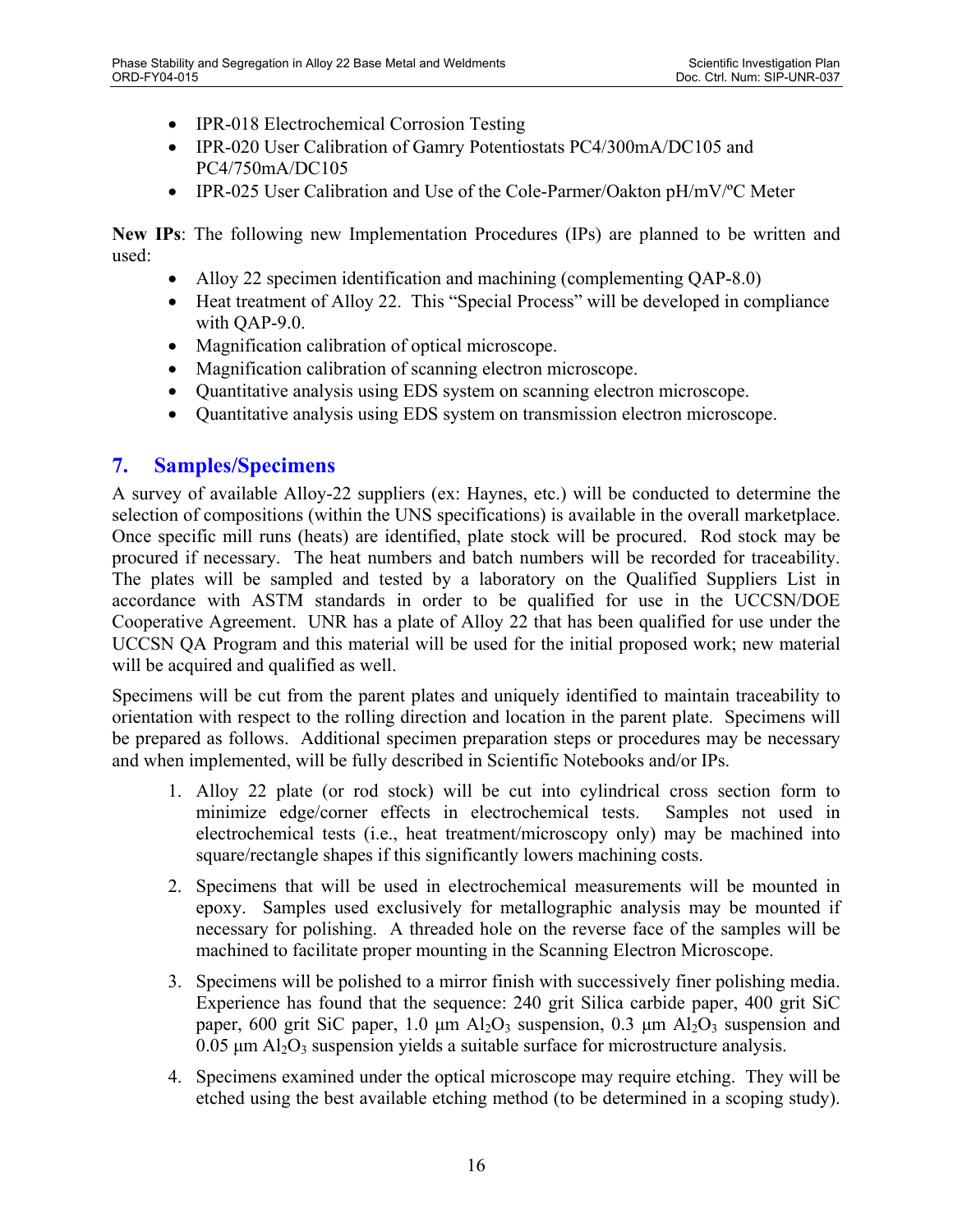Measurements specifically designed to examine the grain boundary region will implement a backscatter detector with no etching (polished sample surface only) to preserve the grain boundary structure.

- 5. Examination of the microstructure using optical microscopy and Scanning Electron Microscopy will be performed. Micrographs will be made to record the structure. The Metallurgical and Materials Science Engineering Department at UNR has an Olympus metallographic optical microscope and a Hitachi SEM that will be used for this task.
- 6. Specimens other than those for study of the mill-annealed and/or subsequent processing history will be solution heat treated in a tube furnace at 1200˚C for two and one half hours. This heat treatment was determined experimentally at UNR using recommendations from Haynes International; Alloy 22 specimens with obvious precipitates were examined before and after this heat treatment, and this time and temperature treatment was found to be effective.
- 7. After initial characterization and heat treatment, some specimens will be remounted, re-polished and examined to characterize the post-processing microstructure and/or conduct electrochemical experiments.

# **8. Equipment and Instrumentation**

The following equipment have been identified for likely use in this task.

- Gamry potentiostats: PC4/750mA/DC105/EIS300, PCi4/750mA/DC105/EIS300
- Thermocouple thermometers: Type J, K, and R
- Digital multimeter
- Calibrated electrical resistors
- pH meters: Cole-Parmer or Oakton
- Immersion heating baths with digital temperature controllers
- Weighing Scales / Balances
- Class A volumetric glassware: Volumetric flasks and pipettes
- Tube furnace with digital temperature controller
- Box furnace with digital temperature controller
- Data Logger
- Metallurgical sample preparation equipment
- Digital caliper
- Optical Microscope
- Scanning Electron Microscope / EDS
- Transmission Electron Microscope / EDX
- X-Ray Diffractometer
- Electron beam microprobe
- Hardness testing (macro)
- Microhardness testing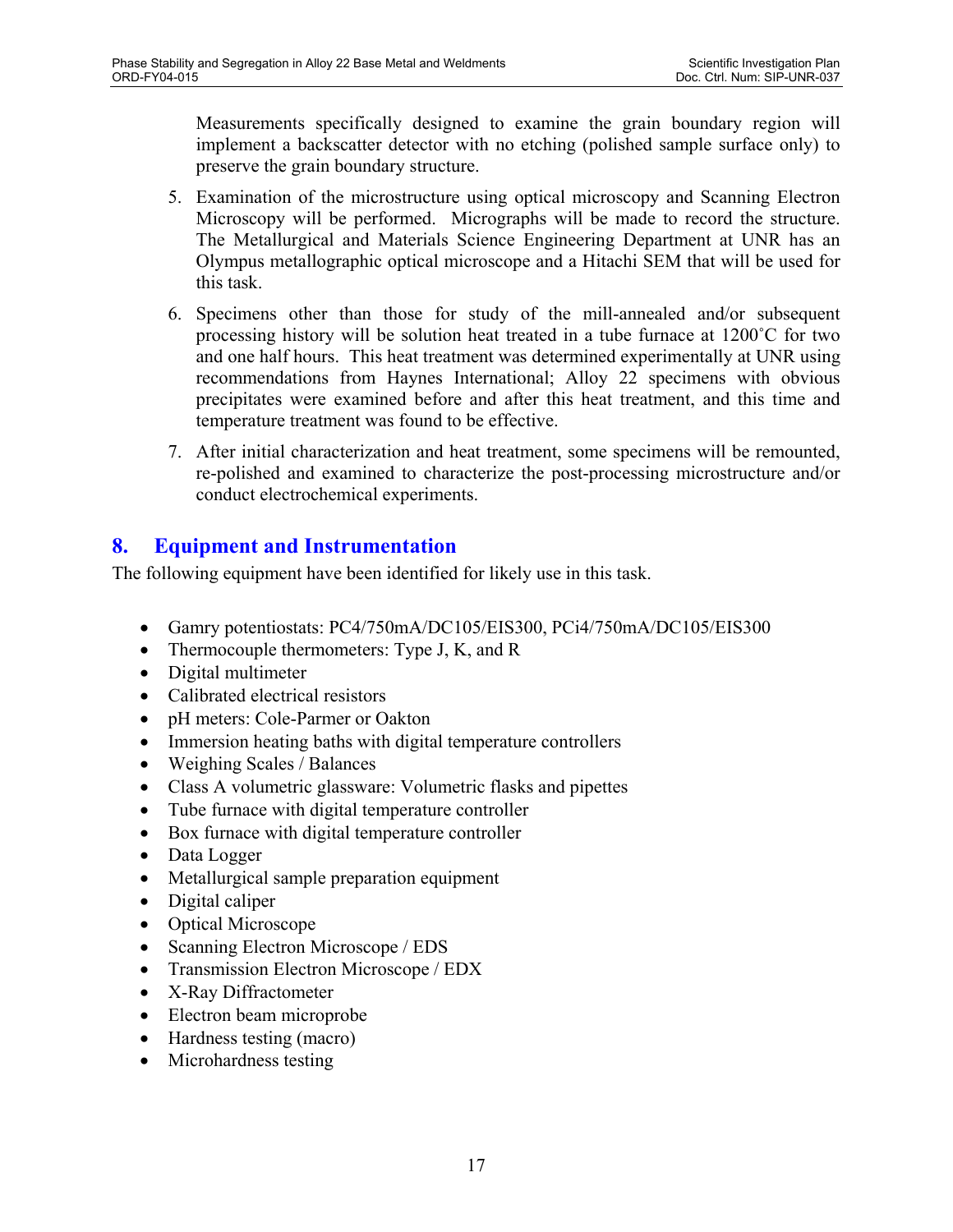All M&TE will be controlled and calibrated according to QAP-12.0, "Control of Measuring and Test Equipment." All these are in-house equipment and are dedicated for UCCSN/DOE Cooperative Agreement tasks; they are not available for public use. Password protection will be placed on all computers and PC-based potentiostats. All computers to be used have password protection capability. Physical access to calibrated instruments and test materials will be restricted whenever possible by storage in locked cabinets, in locked offices, or locked laboratories where they are being used. Some instruments will be user calibrated by following applicable IP's. Some will be calibrated by qualified suppliers.

## **9. Software and Models**

Experimental data will be plotted and analyzed using one or more of the following: Microsoft Excel, SigmaPlot for Windows, Origin, or Gamry Instruments Echem Analyst. SigmaPlot will be used for graphical/display purposes only and is exempt according to QAP 3.2 paragraph 2.1.2. Any user-written Excel macros will be verified by hand calculation and documented in the Scientific Notebook as prescribed in QAP 3.2 paragraph 2.1.5. Gamry Echem Analyst will also be used according to QAP 3.2 paragraph 2.1.5. Microsoft Office suite will be used for general computing needs. Operating systems to be used are Microsoft Windows 98, ME, XT, and XP. Qualified software will be obtained from Software Quality Management in accordance with QAP-3.2, "Software Management." Unqualified (and non-exempt) software including macros and other routines in Excel or other commercially available qualified software suites will be qualified in accordance with QAP-3.2.

Application Software for quantitative image analysis will be selected and used. It is considered exempt under QAP 3.2 paragraph 2.1.4, "*Software that is embedded in the equipment or integral to the operations, maintenance, or calibration of measuring and test equipment and has not been developed or modified by the User*." The quantitative image analysis software is an enhancement to the microscopy instruments, whose accuracy is fundamentally tied to the magnification calibration. Therefore it will be controlled in accordance with QAP-12.0 and the magnification calibration IPs to be developed in this task.

Application Software for analysis of multicomponent diffusion kinetics (microstructural evolution) is freely available (software written by John Morral and distributed directly or with diffusion textbook written by M.E. Glicksman). It will be qualified in accordance with QAP-3.2.

### **10. Procurements and Subcontracts**

Quality-affecting calibration items and services will be purchased from qualified suppliers in accordance with QAP-7.0, "Control of Procurement and Receipt." Metal specimens may also be procured from a qualified supplier. Metal specimens not purchased from a qualified supplier will be qualified by a testing laboratory on the Qualified Suppliers List or by use of a qualified standard or calibrated measuring and test equipment.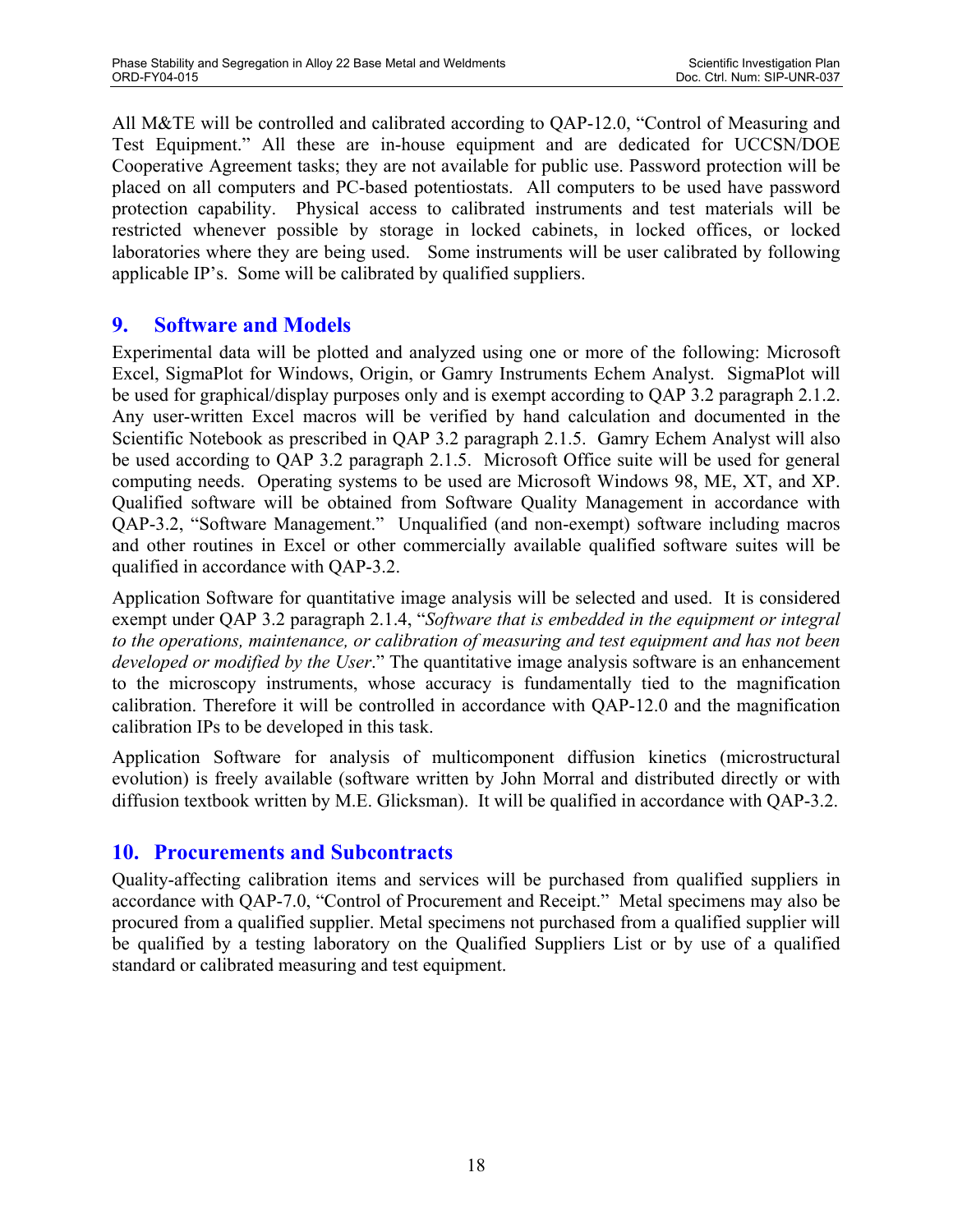# **11. Hold Points**

| <b>Hold Date</b> | <b>Purpose of Hold</b>                                                                                                                                            |
|------------------|-------------------------------------------------------------------------------------------------------------------------------------------------------------------|
| 10/1/2004        | Prior to procurement of Alloy-22 material, finalize the specimen test plan (ex;<br>identify available mill heats, etc.)                                           |
| 12/1/2004        | Prior to specimen machining, finalize specimen geometry and machining<br>process.                                                                                 |
| 1/15/2005        | Prior to microscopy, establish techniques for specimen preparation for<br>microstructural analysis (grinding, polishing, etching, mounting, etc.)                 |
| 8/1/2005         | Internal assessment of the EPR test method's ability to reveal information<br>characterizing localized corrosion behavior and grain boundary composition          |
| 12/1/2005        | Review progress/results of the characterization of the as-provided material.<br>Identify necessary actions for further progress or to complete study.             |
| 4/1/2007         | Review progress/results of the characterization of the weld and base metal<br>specimens. Identify necessary actions for further progress or to complete<br>study. |
| 12/1/2008        | Review overall project status and progress to identify and prioritize remaining<br>issues.                                                                        |
| 4/1/2008         | Terminate data acquisition for final analysis                                                                                                                     |
| 5/1/2008         | Terminate data analysis for final report.                                                                                                                         |

# **12. Quality Control—Accuracy, Precision, Error, and Uncertainty**

In this task, the following objectives for accuracy and precision (and methods of measurement) will be applied.

### **A. Quantitative Microscopy & Mechanical Properties**

Applicable QAP's and IP's will be used to maintain data accuracy. Accuracy of measurements and data will be determined by comparison with known standards whenever possible. Whenever measurable or reported by image analysis software, statistical uncertainties for individual measurements will be recorded along with the reported measurement values. Acceptable levels of uncertainty/error will be determined with the assistance of published standards whenever possible. When not published, the level of acceptable uncertainty will be determined through a scoping test and implemented in the measurement procedures.

Potential sources of error include instrument calibration errors, incorrect specimen preparation (polishing, etching, etc.), specimen contamination, and human error. All of these will be minimized by IPs, personal qualification requirements, indoctrination, and training.

#### **B. Electrochemical Measurements**

Applicable QAP's and IP's will be used to maintain data accuracy. Accuracy of measurements and data will be determined by comparison with known standards whenever possible. Accuracy of each complete electrochemical test apparatus (consisting of reaction flask, temperature control, gas and electrolyte flow control, counter electrode, and reference electrode) will be determined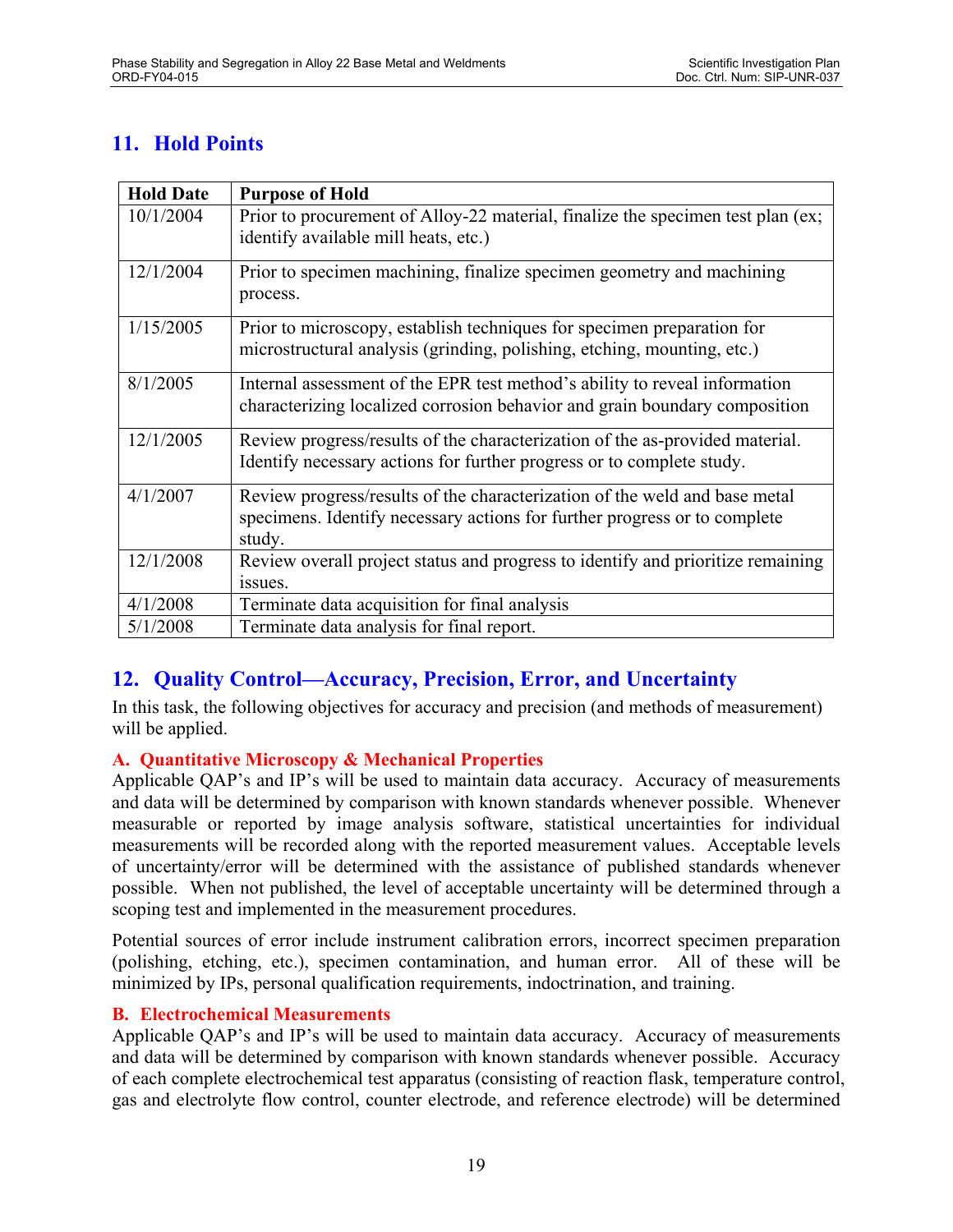using ASTM G5, "Standard Reference Test Method for Making Potentiostatic and Potentiodynamic Anodic Polarization Measurements" [2]. This method uses a standard ferric Type 430 stainless steel (UNS S43000) sample available from ASTM Headquarters. Measured current-potential curves should fall within the limits presented in the ASTM G5 method. Corrective action to the test apparatus will be taken if the system response is outside of the standard limits.

A minimum of three points in the conditions test matrices (Tables  $1 - 4$ ) will be tested in duplicate, and one point in triplicate, to determine precision. The conditions chosen for duplicate and triplicate testing will be determined during the course of experimentation based on equipment availability and time constraints. Comparisons within data sets and with similar data in the literature will demonstrate representativeness.

Uncertainty or scatter can be of the order of a factor of 2 in typical electrochemical data, such as passive corrosion current densities. This uncertainty is acceptable because these parameters will often change by several orders of magnitude as a function of time and metallurgical conditions. Uncertainties are presumably due to the stochastic nature of the metal surfaces and bulk solution properties. Potential sources of error include variation of flow condition of electrolyte, dissolved oxygen content, pH, temperature, surface condition of the working electrode from initial polishing and the effects of the test conditions, etc.; these factors will be controlled and maintained as closely as practical under laboratory conditions. Human error will be minimized by personal qualification requirements, indoctrination, and training. Instrumental error will be minimized by calibration of testing equipment and following the requirements of all applicable IP's.

# **13. Data Recording, Reduction and Reporting**

### **A. Subtask 1**

Data from this subtask will consist of

- 1) Specimen supplier and mill batch information
- 2) specimen sampling location and orientation
- 3) welding parameters (as appropriate)
- 4) heat treating parameters (as appropriate)
- 5) sample microscopy preparation parameters
- 6) specimen micrographs and attending instrument parameter data
- 7) microstructure quantification data (such as grain size, phase distributions and fractions, ordering, precipitate sizes, etc.)
- 8) composition data (average, point and profile, depending on needs)
- 9) reduced diffusion data
- 10) mechanical property data.

# **B. Subtask 2**

Data from this subtask will consist of EPR current densities and potentials and the corresponding fixed test parameters, passive current densities at multiple potentials, passive current density transients resulting from step changes in potential, potentiostatic Electrochemical Impedance Spectroscopy (EIS) data, and current-voltage curves for hydrogen evolution/oxygen reduction.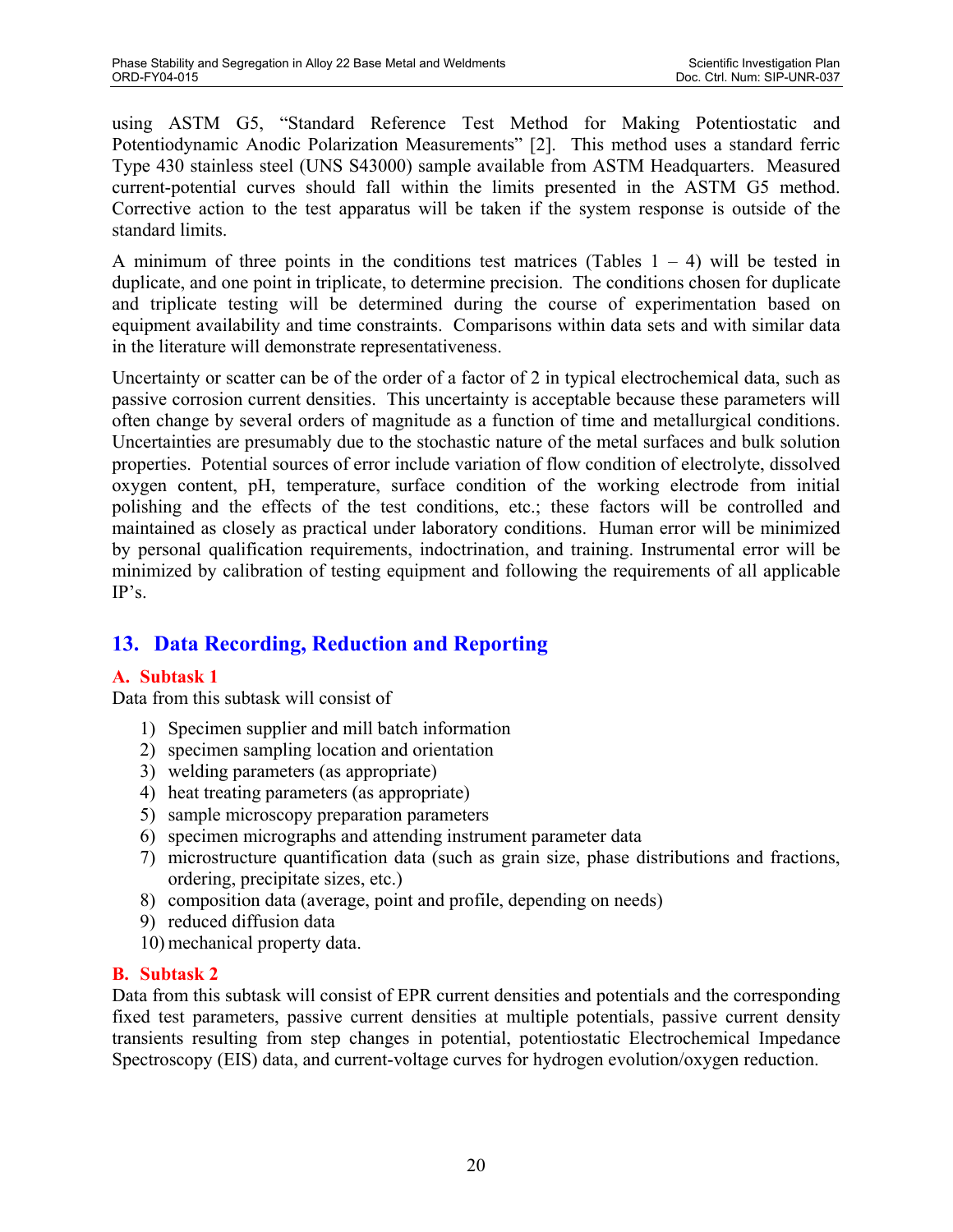Electronic data will be collected, reduced, and recorded according to QAP-3.1, "Control of Electronic Data." The data generated will be plotted and/or tabulated where appropriate. Data analysis and reduction will be performed using the above listed software packages (spreadsheet calculations, image processing, diffusion data reduction) as appropriate. Significant graphical results will be printed and pasted into or attached to the appropriate Scientific Notebooks (SNs). Numerical results will be recorded in the appropriated SN's. Data will be submitted to the UCCSN Technical Data Archive (TDA) in accordance with QAP-3.6, "Submittal of Data" through the UCCSN data coordinator.

Data that have not undergone technical review or are otherwise non-qualified, will be labeled "for scoping or corroborative use only," and traceability to their origin and nature will be maintained in documents in which the data are presented. Non-qualified data will be used for preliminary scoping purposes only and will not be used to reach any conclusions.

# **14. Reviews and Verifications**

Technical reviews of any reports and publications containing quality-affecting data will be conducted in accordance with UCCSN QA Program requirements. Scientific notebooks and associated data are to be reviewed in accordance with QAP-3.0, "Scientific Investigation Control." Technical reports and other data are to be reviewed in accordance with QAP-3.4, "Technical Reports."

# **15. Records and Submittals**

QA records generated as a result of the records sections of the implementing procedures and QA procedures and deliverables are controlled and transmitted to the Document Control Coordinator in accordance with QAP-17.0, "Quality Assurance Records." Technical reports will be written in accordance with QAP-3.4, "Technical Reports". Data will be submitted to the TDA in accordance with QAP-3.6, "Submittal of Data" through the UCCSN data coordinator. New IPs that are developed as part of this effort (see Section 6, above) may involve additional records (such as procedure checklists). It is anticipated that these records will be added to Scientific Notebooks as attachments. Technical reports will be the primary deliverable. Non-qualified reports will be submitted quarterly and the final report will be submitted at the end of the task.

# **16. References**

Note: Square brackets, [], denote citations from within the text of these references.

- 1. Final Report: Waste Package Materials Performance Peer Review Panel, Submitted in response to request of USDOE, Bechtel SAIC Co. http://www.ymp.gov/documents/peer\_rev/execsum.htm, 2002.
- 2. SUMMERS, T.S.E., WALL, M.A., KUMAR, M., MATHEWS, S.J., and REBAK, R.B. Phase Stability and Mechanical Properties of C-22 Alloy Aged in Temperature Range 590 to 760 C for 16,000 Hours. in Scientific Basis for Nuclear Waste Management XXII, Materials Research Society Symposium Proceedings Vol. 556, Materials Research Society, 1999, 916- 926.